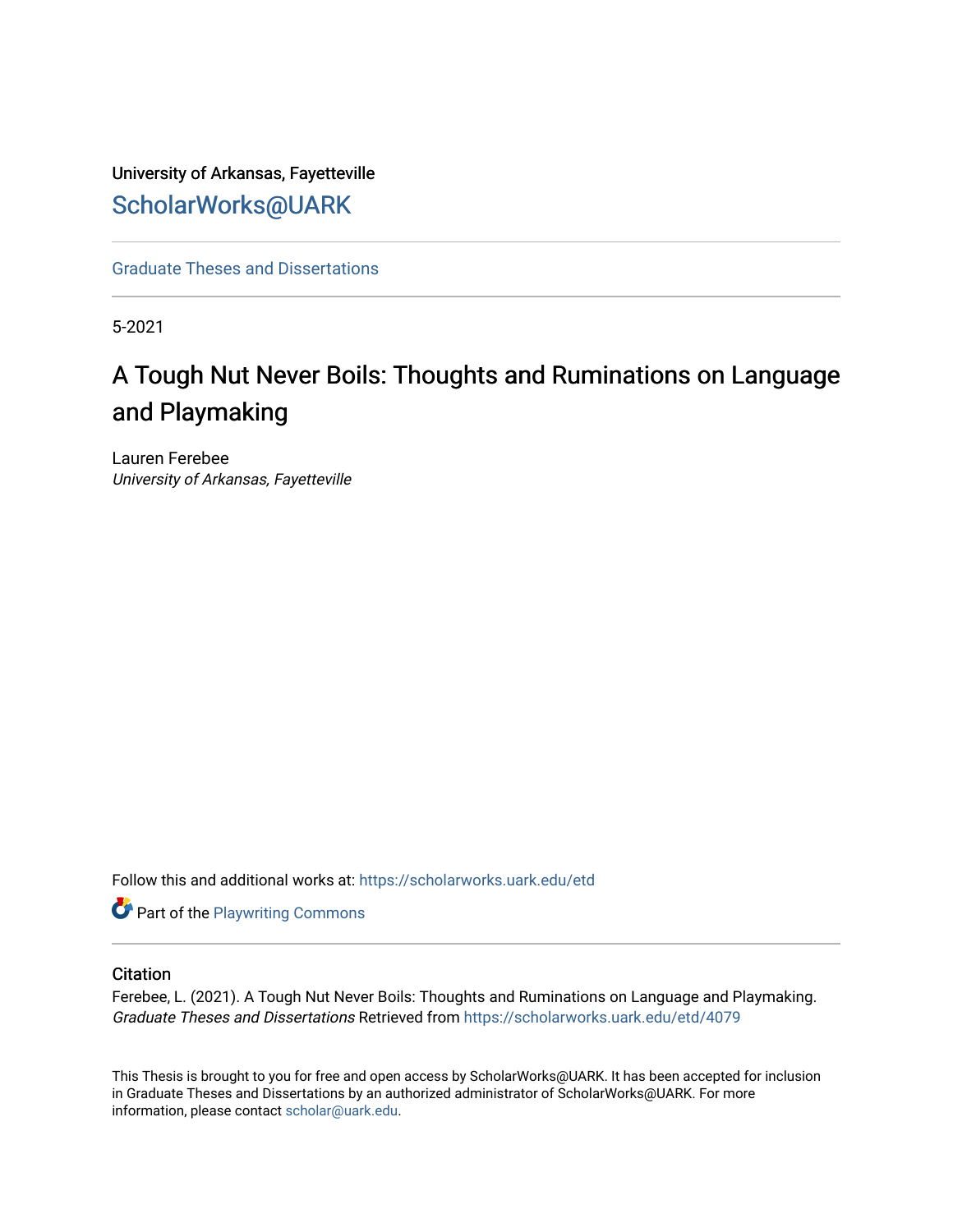A Tough Nut Never Boils: Thoughts and Ruminations on Language and Playmaking

> A thesis submitted in partial fulfillment of the requirements for the degree of Master of Fine Arts in Theatre

> > by

# Lauren Ferebee New York University Bachelor of Fine Arts in Drama, 2013

# May 2021 University of Arkansas

This thesis is approved for recommendation to the Graduate Council.

John Walch, M.F.A. Thesis Director

Les Wade, Ph.D. Mary Beth Long, Ph.D. Committee Member Committee Member

Rob Wells, Ph.D. Committee Member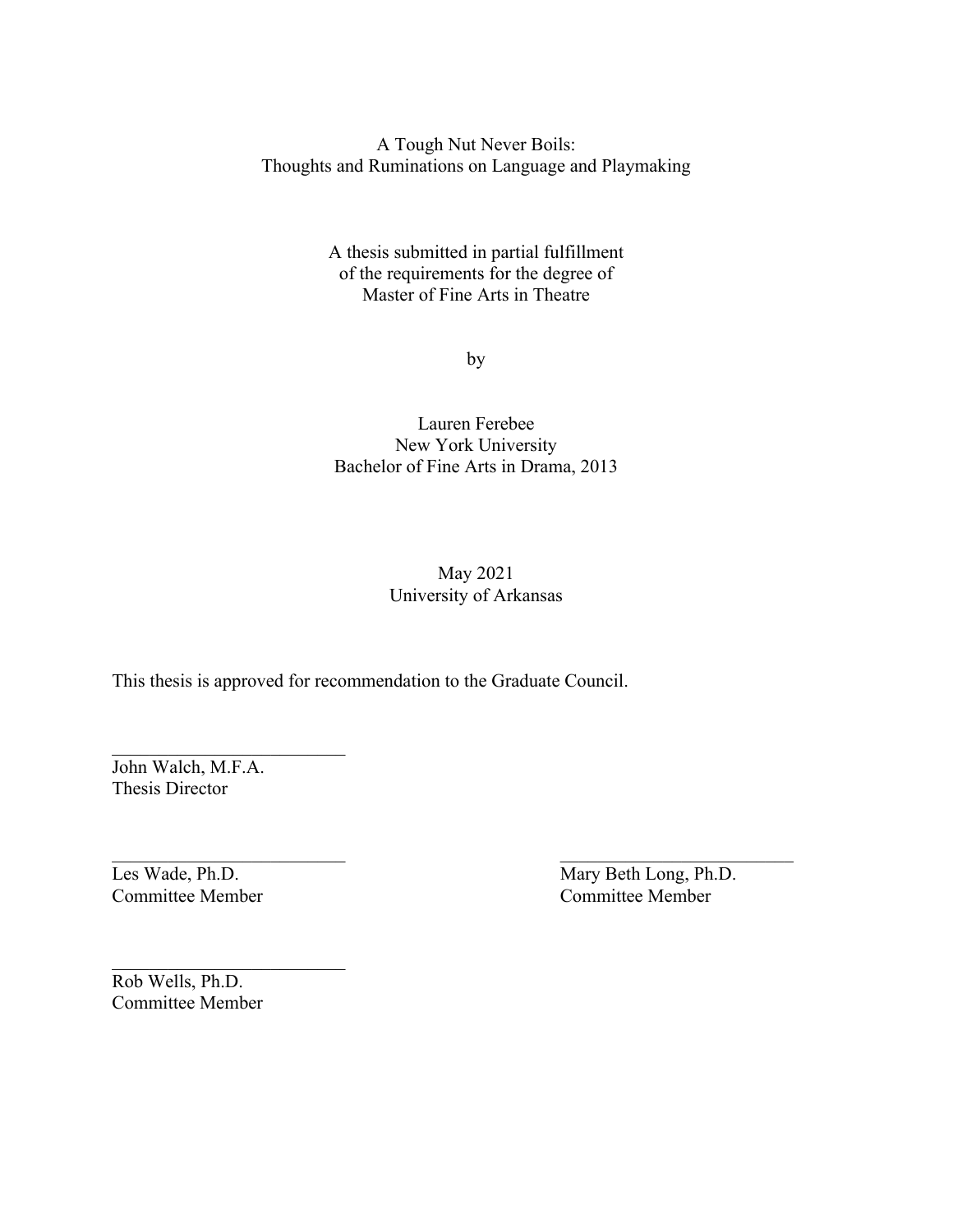## **ABSTRACT**

After an unorthodox journey through higher education ending during the coronavirus pandemic, which has made the typical theatrical thesis production and subsequent typical final year impossible, the author reflects on the body of work she has created at the University of Arkansas as an M.F.A. candidate in playwriting at the Department of Theatre, how she has reached both deeper into her own discipline and outside of it to widen her understanding of liveness, performance, and textual creation. She interrogates her own unexpected experiences, from figuring out how to make theatre without theatres, to teaching students who have never seen a play about theatre in a time with no theatre and offers post-mortem lessons about what she has learned about herself and the work she makes.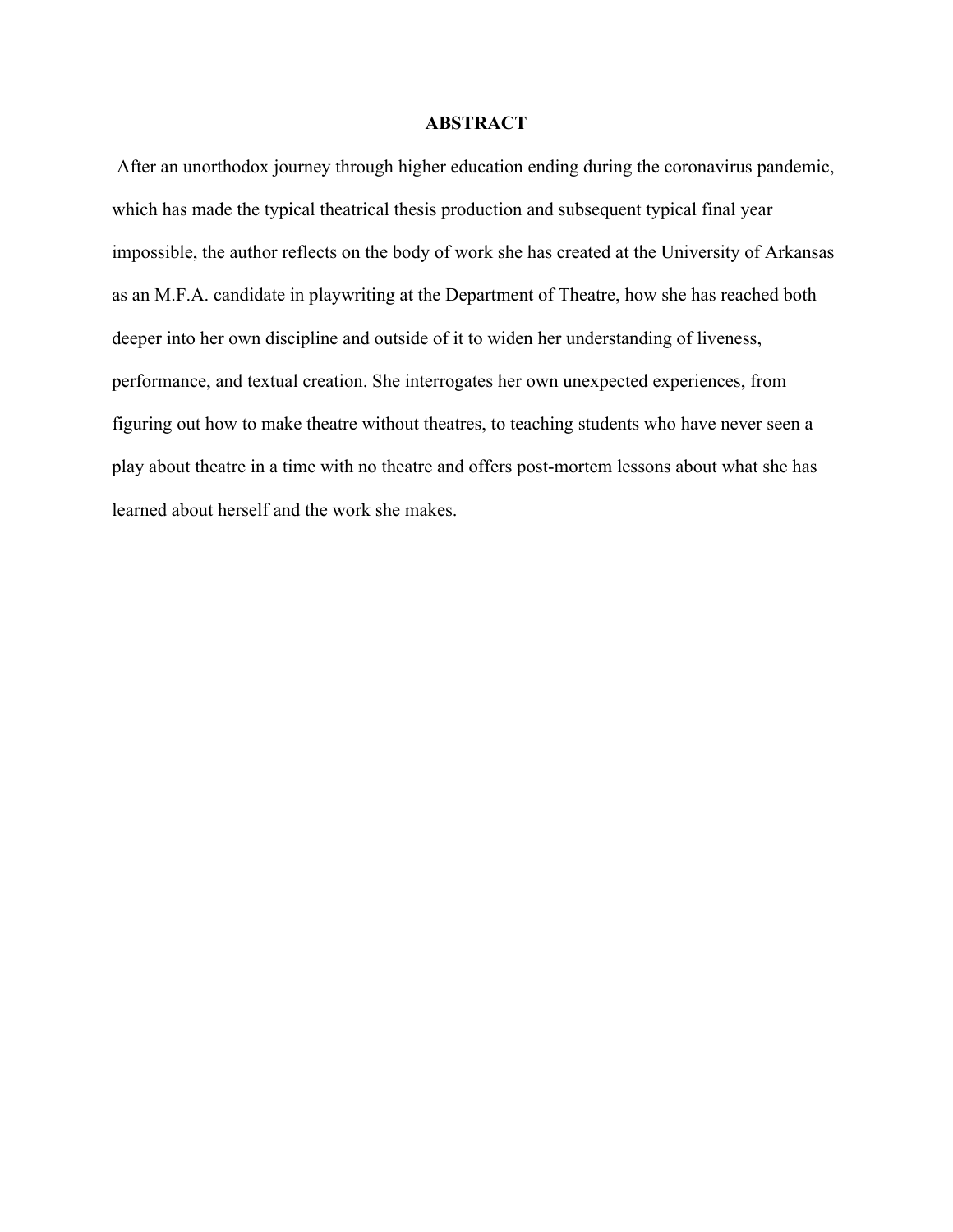# **ACKNOWLEDGEMENTS**

Thank you to Dr. Rob Wells and Dr. Mary Beth Long, who are stepping outside their disciplines to read and comment on this work. Thank you to Dr. Les Wade for creating space for experimentation and unorthodox ideas. Thank you to John Walch for patterning and symbolism.

For their various guidance, tough love, support, and encouragement these last three years, I would also like to thank the faculty of the Department of Theatre, Brendan Beseth, Lauren Tess, Sheila Callaghan, Russell Sharman, Adam Hogan, Lacy Post, Matt Magerkurth, Jared Lambert, Keaton Grimmett, my family, my friends, and of course, my fiancé, Timothy Giles.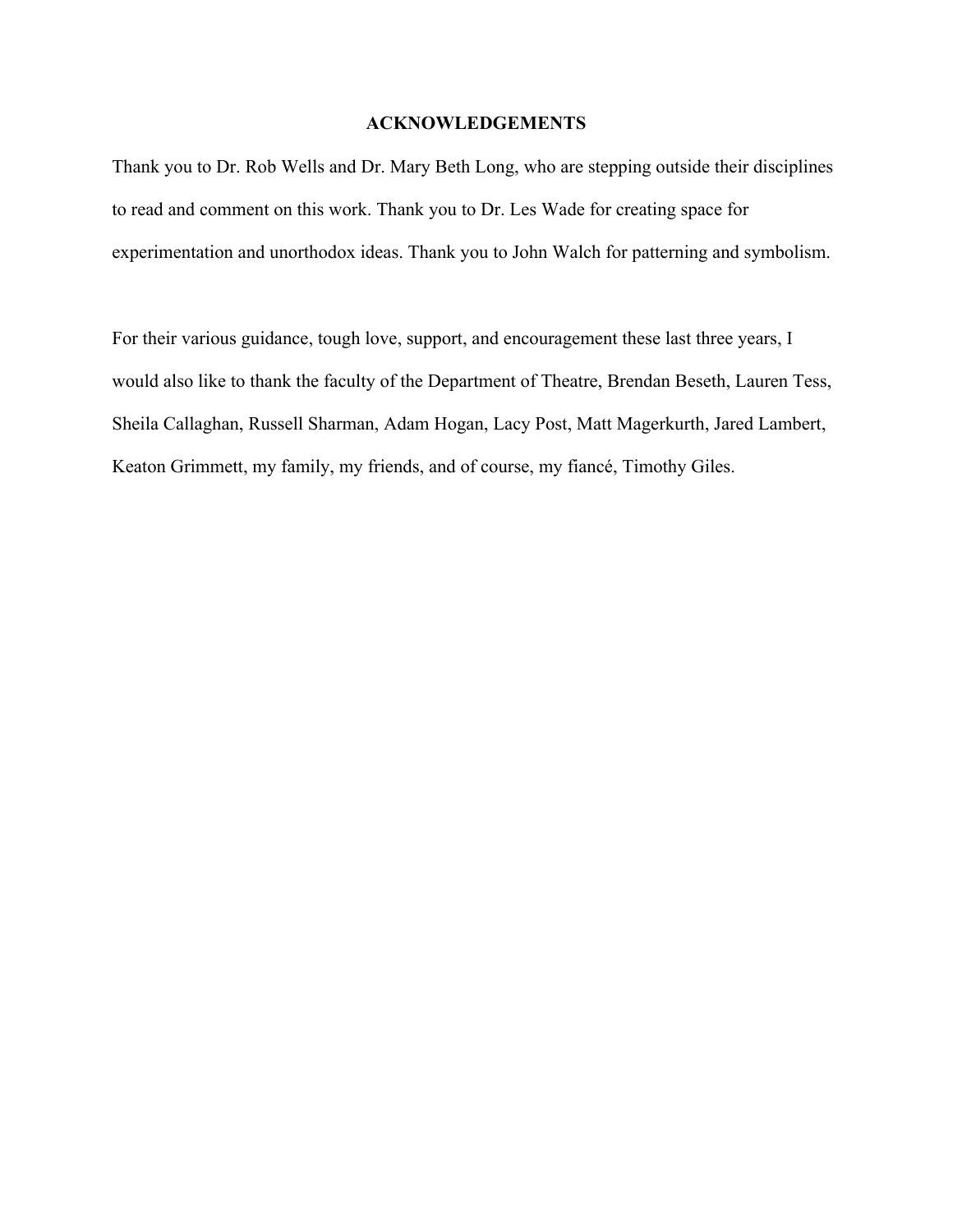# **EPIGRAPH**

"is there anything more capitalist than a peanut with a top hat, cane, and monocle selling you

other peanuts to eat"

@skullmandible, August 29, 2013, 10:42am

"What words or harder gift does the light require of me carving from the dark this difficult tree?

What place or farther peace

do I almost see

emerging from the night

and heart of me?"

Christian Wiman, *Hard Night*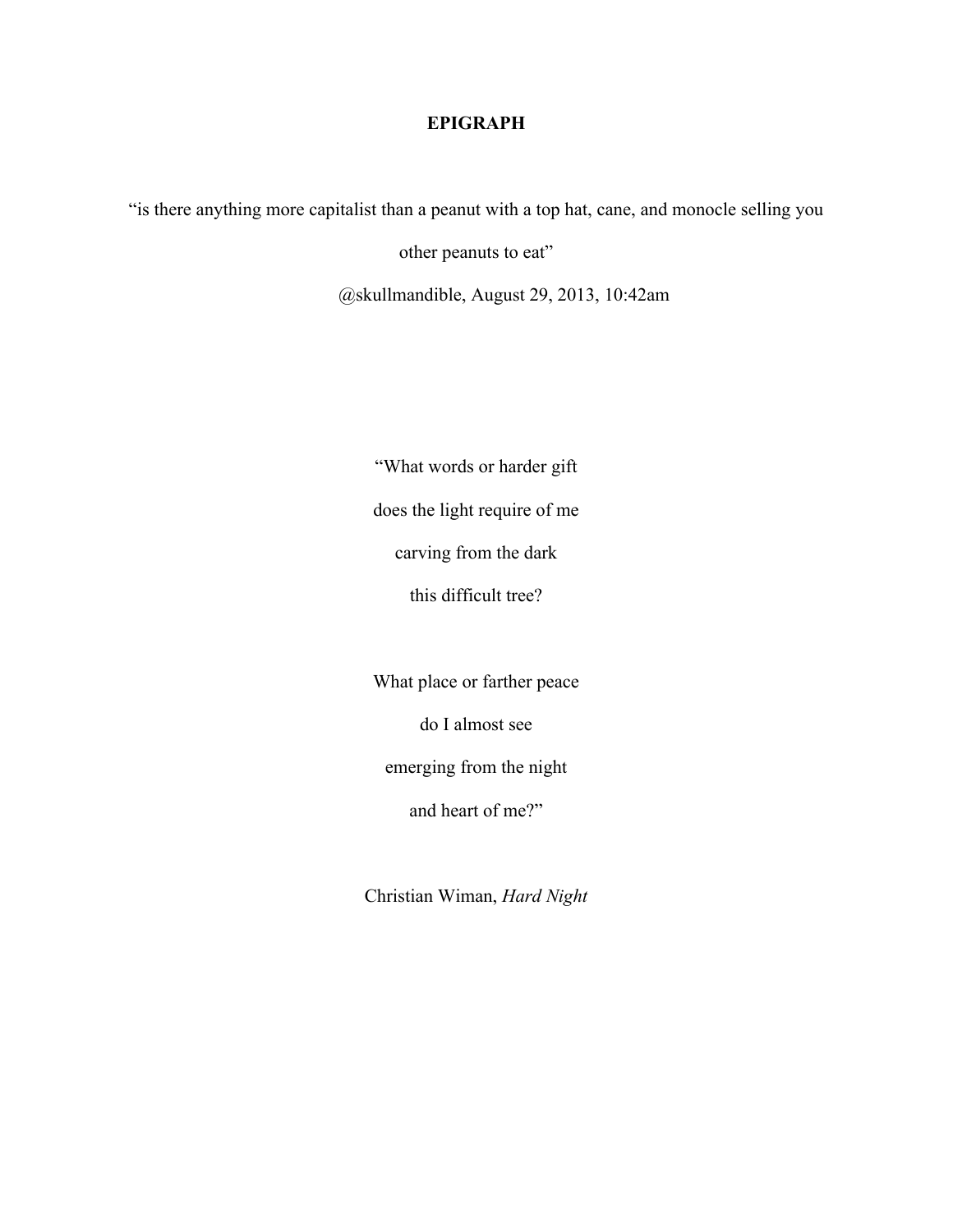# **TABLE OF CONTENTS**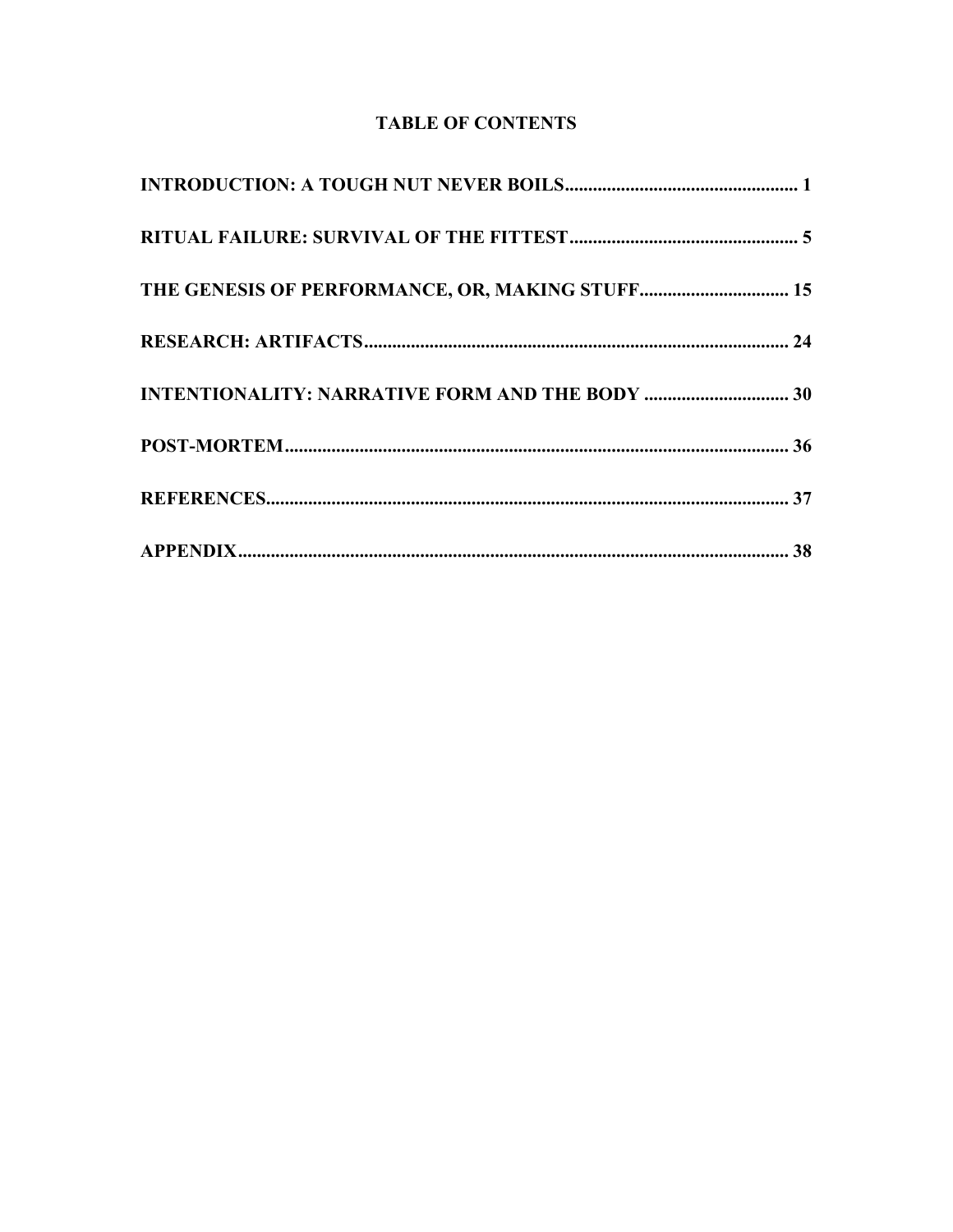#### **INTRODUCTION**

### **A TOUGH NUT NEVER BOILS**

I got my first real piece of writing advice at sixteen years old, crammed shoulder-toshoulder with teenage journalists in an old radiator-heated-classroom at Columbia University. I was there as part of a Texan delegation from our high school literary magazine. For six days we'd been attending workshops and readings, eating pizza, and reveling in the literary history of New York City. I was sold on the life, the lifestyle, and the work of being a New York writer (though the journey of actually becoming one involved more plot twists than I could conceive).

Despite going to an all-girls school, I admired few women writers at the time. My heroes were rebels, and rebels that survived inhospitable conditions; the women writers we read and analyzed – Sylvia Plath, Virginia Woolf – tended toward the mentally unstable and mostly suicidal. New York was the home of the writers I loved, the Kerouacs and Whitmans of America's poetic past, and I felt, in this week, that I had come home somewhere to a place that was mine, a tradition that was mine.

Ironically, this particular piece of writing advice, which I wrote down on a notecard and carried for the next twenty years, through nine New York moves and many cross-country road trips, held the key to the uncomfortable truth that in fact, none of what I thought belonged to me was mine. More ironically, it came from Larry Fagin, himself a card-carrying member of the beatnik movement, and it was catchy, it was just the kind of thing meant to hold a young writer's attention even though they have no idea what it means. It was a fortune cookie of advice, a prism, one that you think is an endorsement of who you are at the time, then return to later only to realize it was a prophecy, and not the good kind.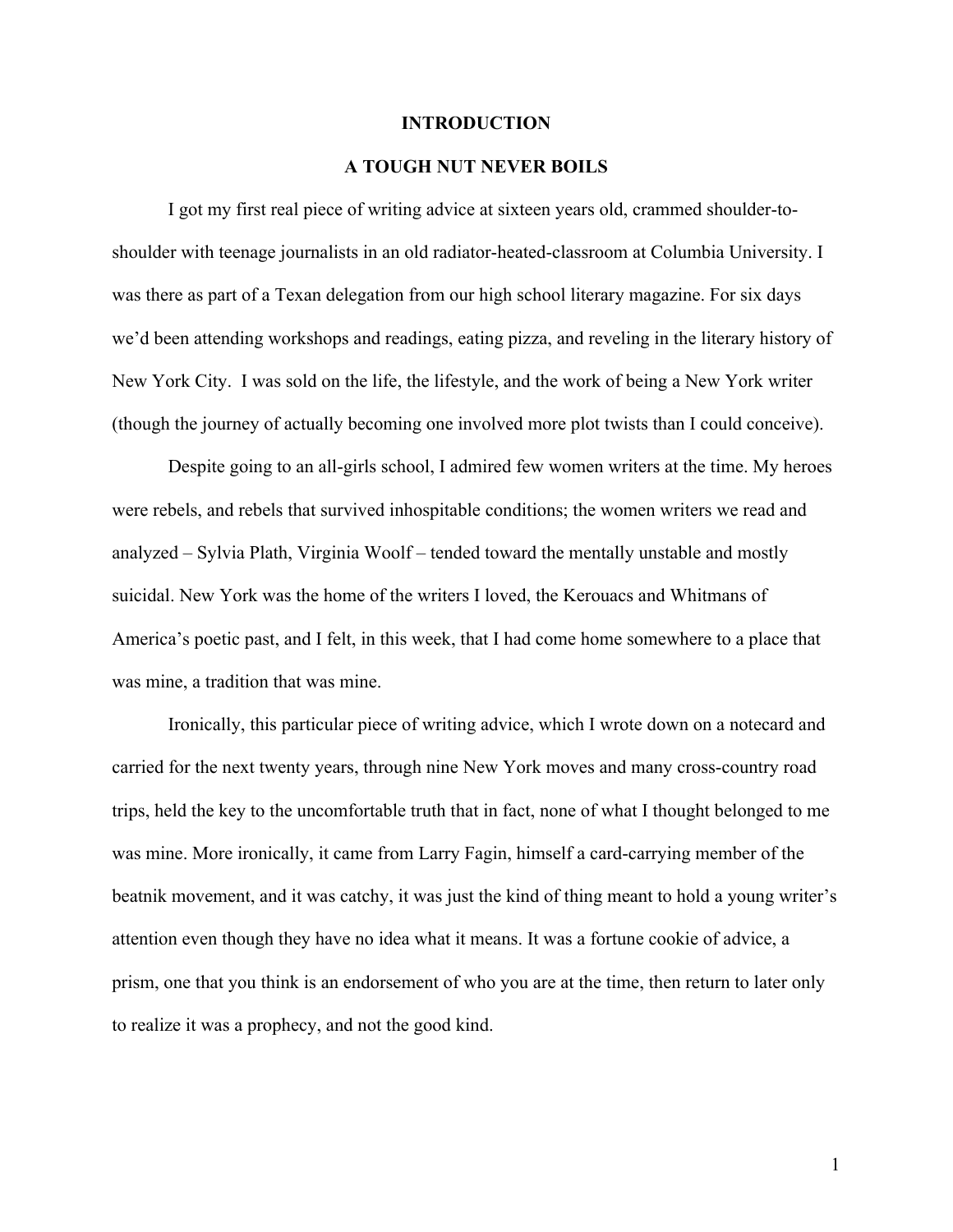"People are more concerned with the names of things than the things themselves." It was an offhand comment in his workshop, but I loved it. Yes, that was right. Even at sixteen, I knew that was right. People *are* more concerned with the names of things than the things themselves. At the time, I took it as a pointed finger at others: look at the inauthentic people, who don't understand the essence of what is – as opposed to plain Jane earnest me, who deeply understood the essence of all.

Of course, Fagin was not speaking *to* me, but *about* me – though to be fair, I was just one in a sea of high school kids, and he didn't know me. What he knew was writing, and what he knew about writing is something I have since learned and learned again to be true: that it is the job of the writer to primarily concern herself with the thing itself, because only those who work every day with language know what a tricky, slippery beast naming can be. And our tendency as humans is to elide the thing with the name of the thing, as a great many philosophers including and after Plato have pointed out at great length.

In the nearly twenty years since this workshop, I've almost exclusively been a student and employee of the industry that is foremost in the naming of things: the entertainment industry. I have spent a great deal of energy and time trying not just to name other things, but to name myself, through branding, pitching, auditioning, and a number of other soul-flattening techniques designed to make the self edible, bite-size, buyable. It's fair to admit that in the last semester of my graduate education, I'm once again engaged in these activities of "pitching myself," which always calls to mind the surrealist image of somehow managing to toss myself forward and directly into the path of somebody's oncoming bat. What we know becomes who we are becomes us as a brand of what we make and it goes on like that. Unless, perhaps, one can become the batter, or, even better, the team owner.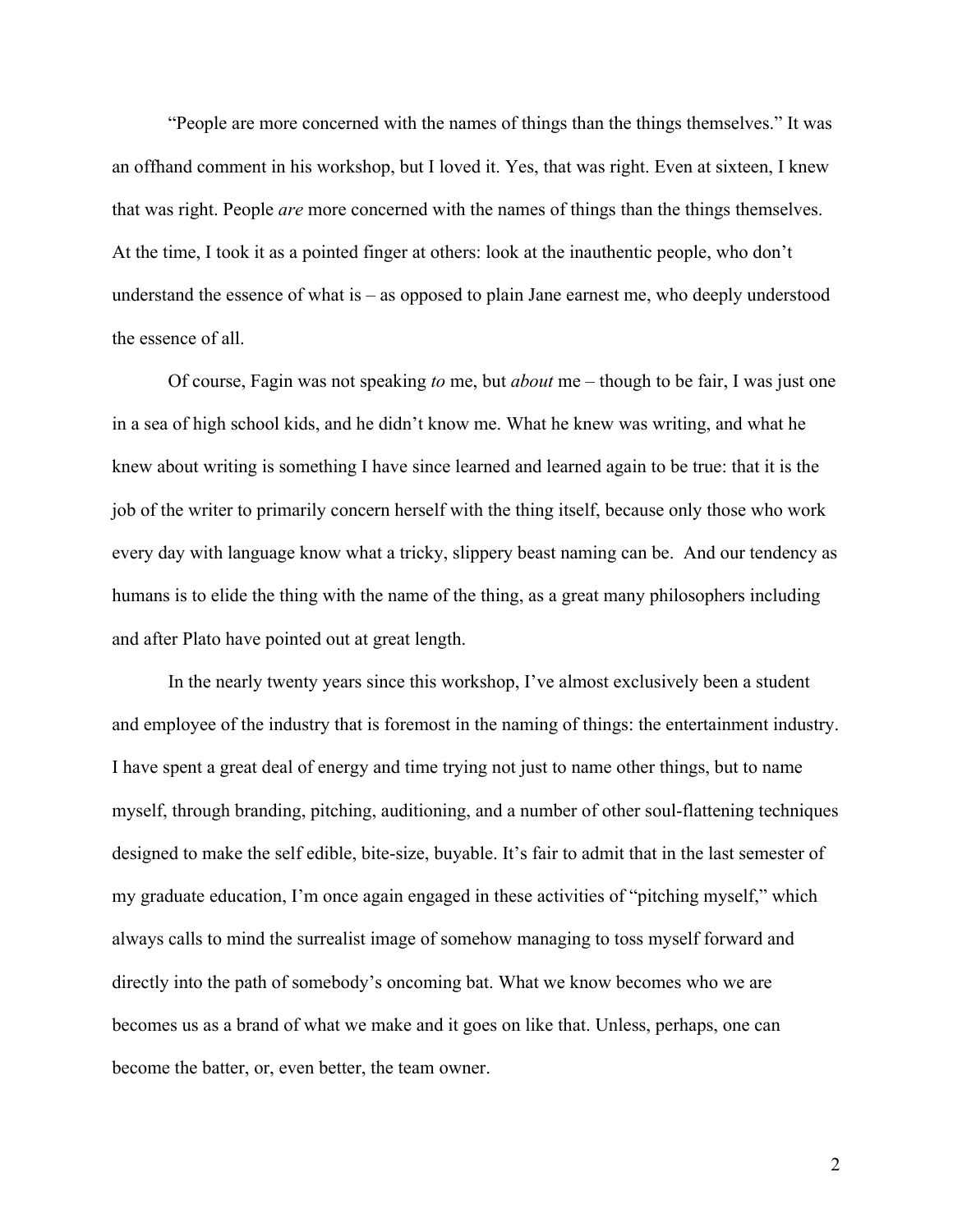I'm reminded, in reminiscing on all of these exercises and in pursuing the new ones, of the kind of inexplicable aphorisms that have all the right language but make no real sense, which are so ubiquitous in acting and playwriting classrooms of the world, designed to make the artist student, likely already suffering from some form of mental disorder, crazier: "bad acting is like peeing on a cake," for instance, or, "I had her really slap you so you could get slapped," or "I think this semester I would describe you as a thunderstorm." Wonderful and terrible instances of language that feel true because they sound true, because they use the kind of structure and syntax of truth, but in many cases are just a lot of names of things, put together in an order that feels like it should mean something.

And so we come to "a tough nut never boils," a malaphor that popped into my head one day in the middle of the pandemic, something wonderful and completely nonsensical that nevertheless feels true to me, names me, in a way that I feel like gets at something beyond just the name. Partly because it's sheer nonsense, an absolutely gross and inexcusable combination of "a tough nut to crack," and "a watched pot never boils." Partly I like the questions that it invokes of the close examiner: what makes a nut tough? Who's boiling the nut? What kind of nut? Partly I like imagining the grizzled old acting teacher, the inevitable character who would look at his starry-eyed ingenue pupil and say this without explanation, knowing that he doesn't know what it means, knowing only that it sounds good, thinking in his head what a good book title it would make (it wouldn't).

After all, that's the problem with finding a good name for something. Whether or not it makes sense, it sounds good. And as a playwright, I am primarily in the professional position of making words sound good. It's a strange medium to create words in, one where silence has as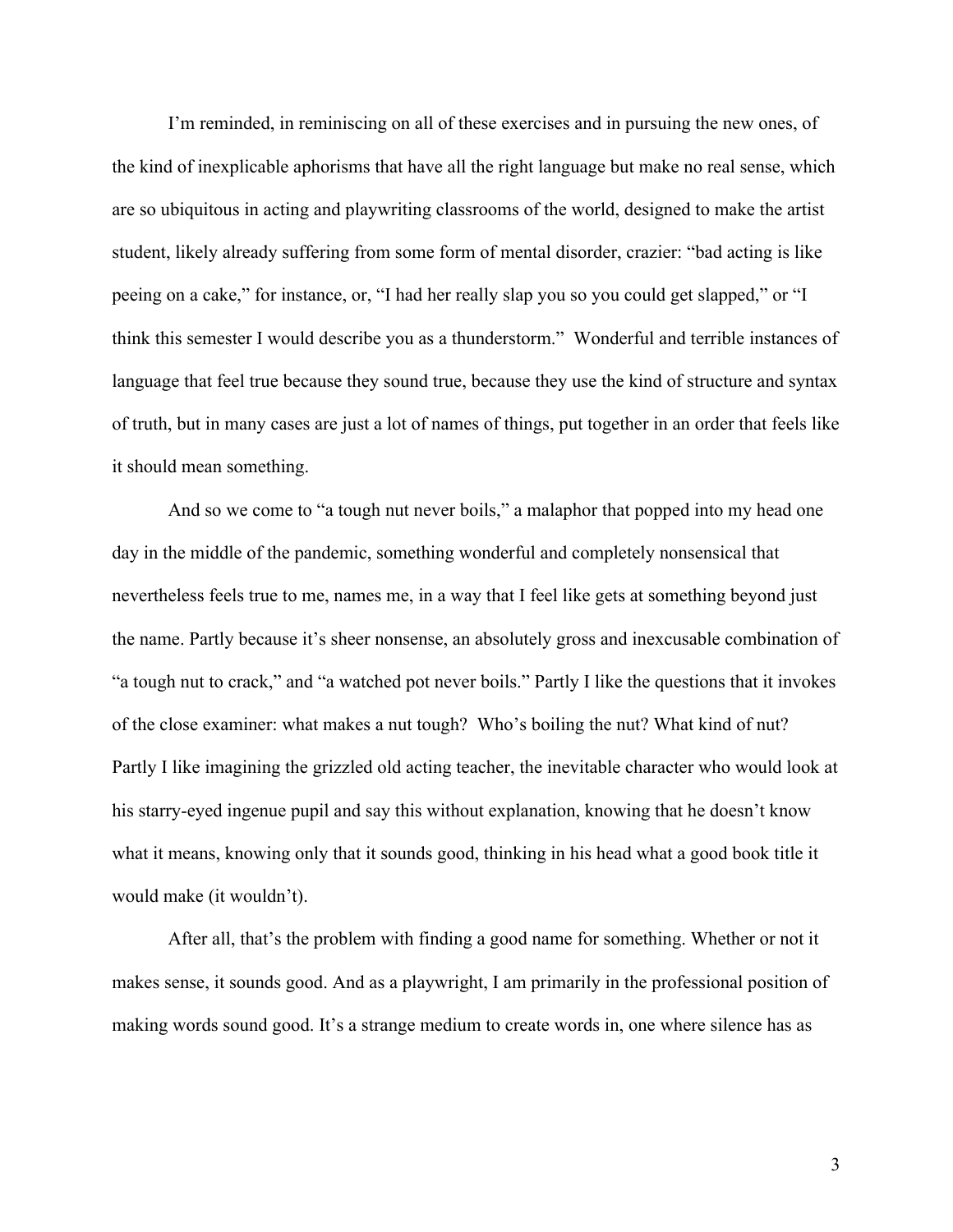much meaning as speech. In the world of language, the play is the name, but theatre is the thing itself: the moment of liveness that encompasses an intersection of humanity, creation, emotion.

As you will see in the following series of reflections on my body of work over the last three years, I have worked my hardest to find out where exactly these inexact boundaries of the theatrical medium live, and what else liveness and performance can do besides words, historically and actually. Chalk it up to my early love of rebels, though for those keeping score, I've given up Kerouac for a misogynist and spent enough time being a woman in the world to love and appreciate having a room of one's own.

In the following sections, I've taken the traditional format of the M.F.A. playwriting thesis – its traditional names – and appointed each of them new meanings, each relating to what I have learned over my somewhat unorthodox career as a master's candidate at the University of Arkansas. Touching on political science, Mariology, journalism theory, experimental media, devising practices, and yes, playwriting, as well as feminist theory, this work represents an anthology of learning that goes beyond the name of play into the meaning of performance.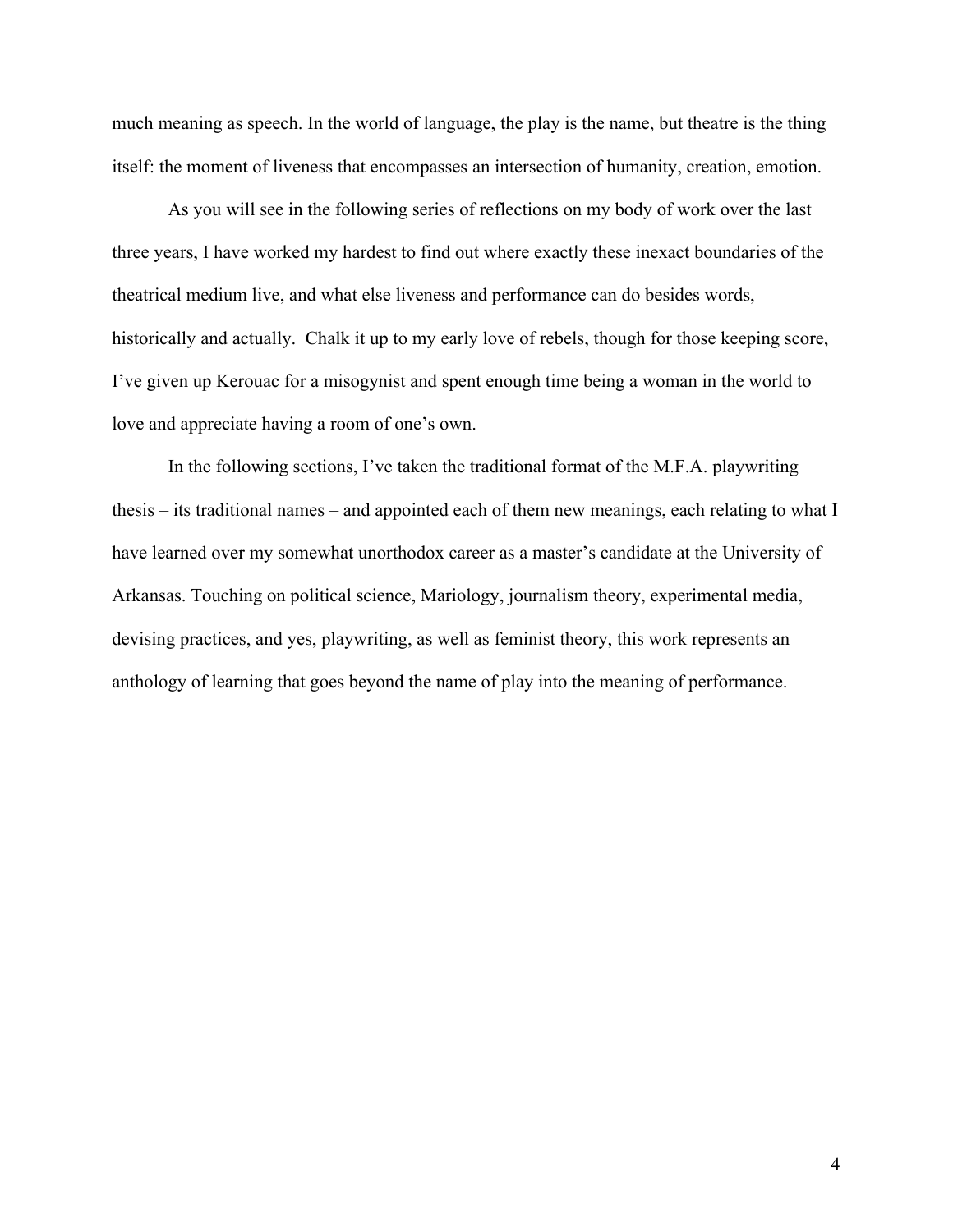#### **RITUAL FAILURE**

# **SURVIVAL OF THE FITTEST**

"I'm learning all the white male survival skills I can," my friend Sarah says to me, "like shooting a gun." She says this to me from the other side of the cracked-asphalt parking space, in my fiancé's dilapidated camping chair. We're in the steeply sloped parking lot of my blue fourplex, the only place near where I live large enough to see friends. She's drinking tequila and soda with a twist and chain-smoking; her hair's longer than when I last saw her, which could be March or May, depending on what "seeing" means, if it means, seeing in pixels or seeing in person.

"Yeah," I say back, like I've ever shot a gun in my life, "yeah, I have a book on survival skills. Maybe I should get that out." Is it a joke? I don't know. I have the book. Is Sarah joking about shooting a gun? No, but yes. We're both joking and not joking, like we can't take our own sudden concern about future survival too seriously.

I'm drinking French 75s, a cocktail I learned to make when going out and drinking wasn't an option anymore, and yet not drinking was also not an option. The recipe for a French 75, a champagne cocktail generally served in a coupe glass at some fancier bars, are definitely not included in my book on survival. Neither are my main activities of the last months: cooking, writing, reading, sleeping, watching TV, cleaning. A lot of cleaning.

Cleaning and not sleeping. Cleaning and ransacking the local international grocery for ingredients to cook elaborate curries and tikkis and koftas. Cleaning and wondering what to do when I graduate next spring with a master's degree that is depreciating in value faster than a new car. Cleaning and checking the *New York Times* website like it's a Twitter feed and updates on the minute.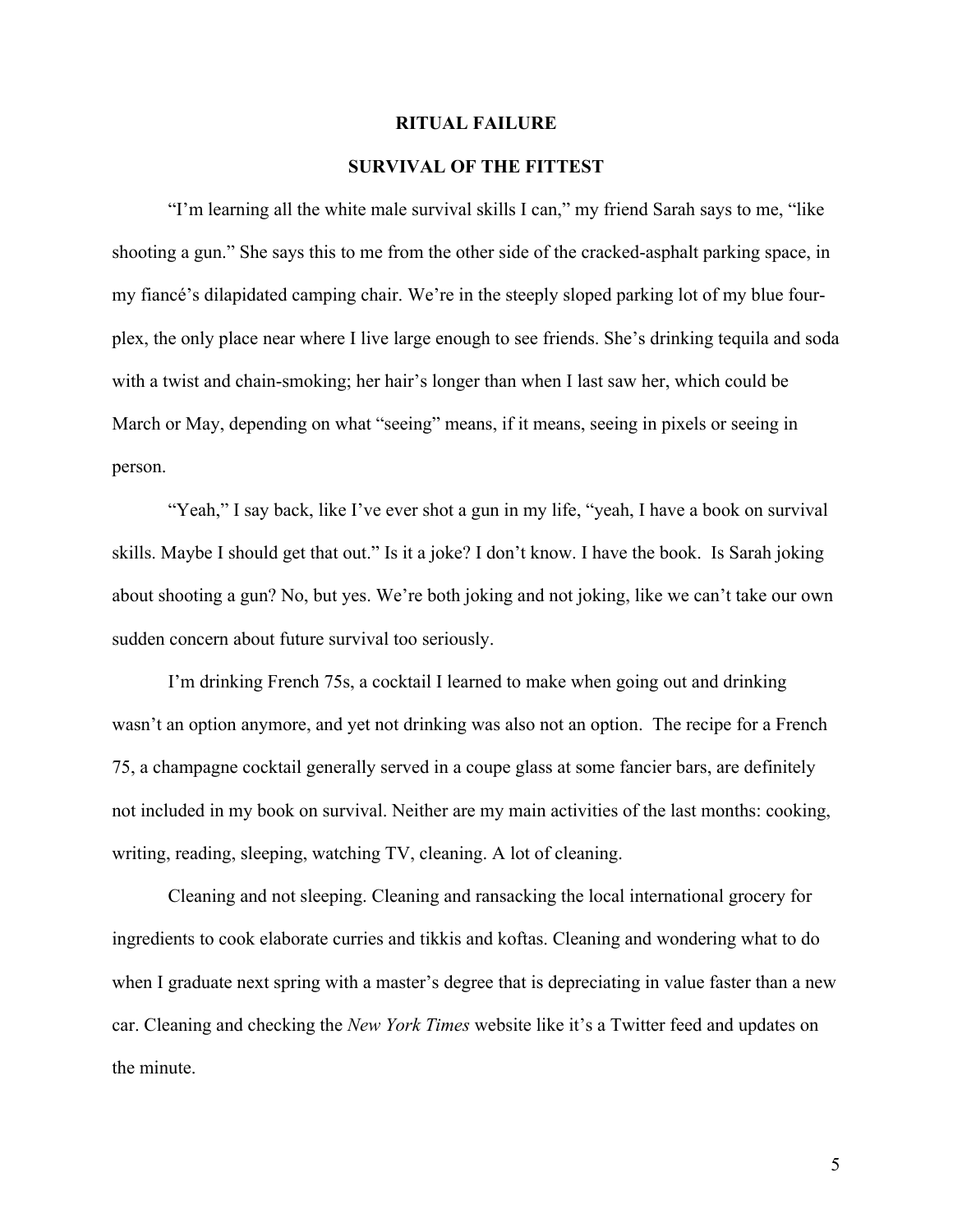Cleaning and thinking, is it nuts to wonder if I should be learning subsistence farming and figuring out what cities will be around in fifteen years? And in the next minute thinking, is it really a bad idea to pursue my writing career in Los Angeles? Isn't it, to some extent, the only marketable skill I've acquired in my adult life, albeit not a very marketable one?

The cleaning, I hear on numerous podcasts psychoanalyzing quarantine, is about control, and the control is about fear. Cody Lundin, the author of my survival book *98.6 Degrees: The Art of Keeping Your Ass Alive*, has a whole chapter in his book on Why Fear Sucks, and it prominently features a quote by a man who spent three months adrift at sea, who described his experience thusly: "if you are scared, you will die."

If this is true, I will die. If this is true, I should be dead already. But here I am, redecorating my bathroom, going through my closet, replacing a broken lamp that I've put up with for years. Does a person who may either move to remote Nova Scotia to herd sheep or to Los Angeles to sell someone on a television pilot deserve to survive? It seems that this kind of indecision would almost immediately kill you if you were lost in the wild, perhaps sooner and grislier than a bear or a sudden and inexplicable lightning strike.

\*\*

The thing about books is, you can't remember all the information that's in them once you've read them. For instance, if someone were to airdrop me in the wilderness after a oncethrough of *98.6 Degrees: The Art of Keeping Your Ass Alive*, I would almost certainly die within 24 hours, all the while trying to remember what that chapter said, how that sentence went, exactly which layers of clothing were supposed to be put on first.

I would die trying to remember how to survive, because in trying to remember and do what the book said, I would fail at the survival part. This is the essential problem with books,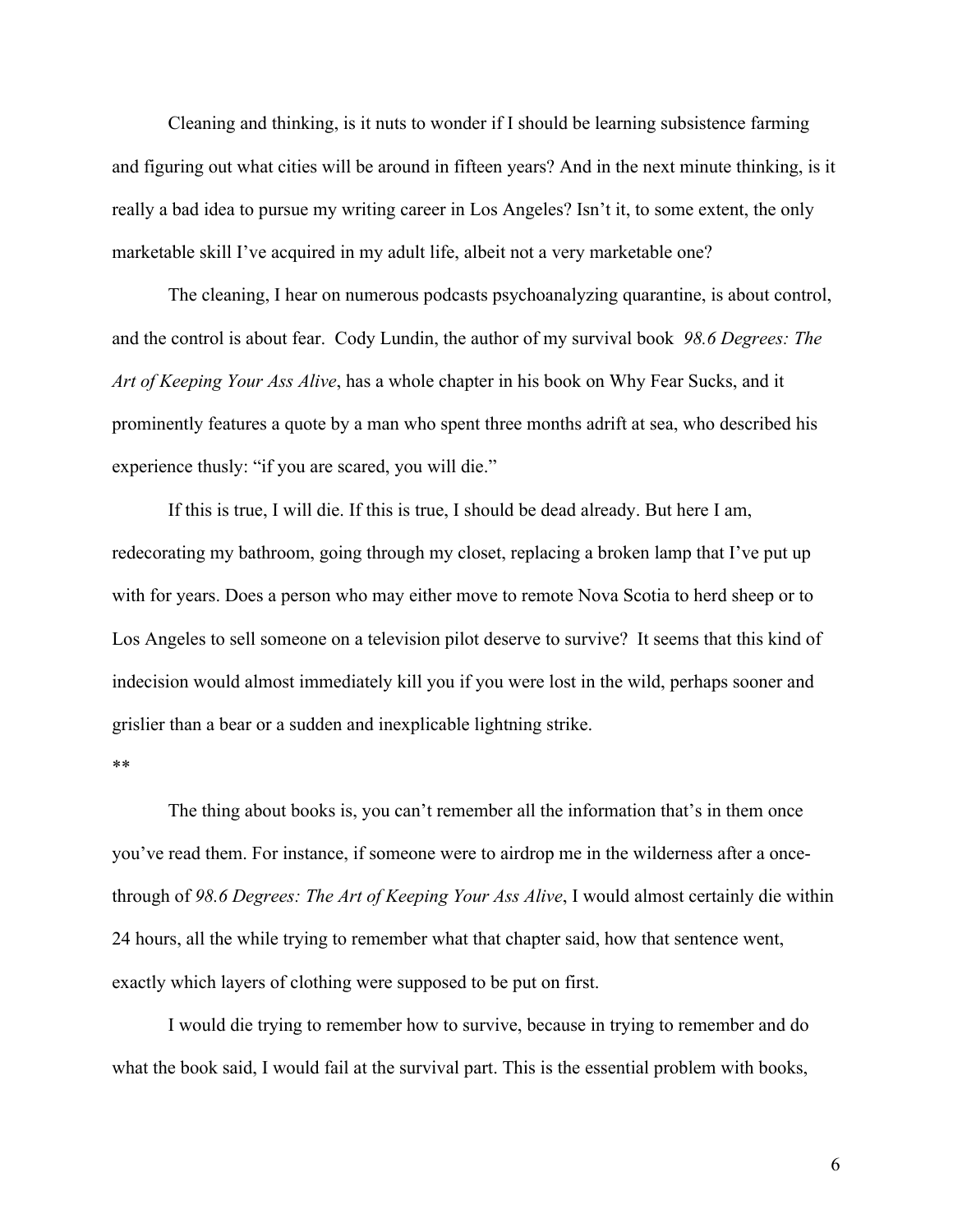and, perhaps, with the art of survival. The art of wilderness survival lets you know quick that it does not care what historians have said, or how many years you spent writing your dissertation, or how much you know about Russian theatre in the 1930s. Your knowledge is nothing in the face of fear and the punishing reality of a world that lives by rules entirely independent of yours. You will either have what it takes to survive – the material, physical necessities – or you will die.

But we're not out in the wilderness now, Sarah and me. We're in Fayetteville, Arkansas, doing our respective Master of Fine Arts degrees in playwriting, a subject rendered so patently absurd and esoteric by the inability of more than ten people to do anything in person until the pandemic subsides that the current state of the industry feels like a cruel joke. Half of our friends are out of work, the other half are grimly and cheerfully insisting that we can log onto our computers and "do the best we can," which is kind of like attaching a dead body to marionette strings and insisting that "Grandma's still alive until her limbs stop moving."

Our conversations with one another are about what alternative careers we might salvage out of the wreckage of our futures, which depended so dearly on the liveness of people together. The teaching careers we might have funded our writing lives with have gone glimmering, yet we must keep teaching now, as students, in a Havel-esque nightmare of university administration gone haywire. We have to teach online but try to give our students the value of an in-person education. We must not have attendance policies, but we must ensure that our students have constancy, regularity. We are responsible for delivering a product that is no longer possible.

Our individual survival depends not on whether we packed Vaseline-soaked cotton balls as firestarters and learned how to cut down a small willow from the illustrative drawings in Mr. Lundin's book, but how we can, as Sarah puts it, existentially re-frame our lives and our work. Existential reframing is not part of the art of keeping your ass alive. And yet, some days right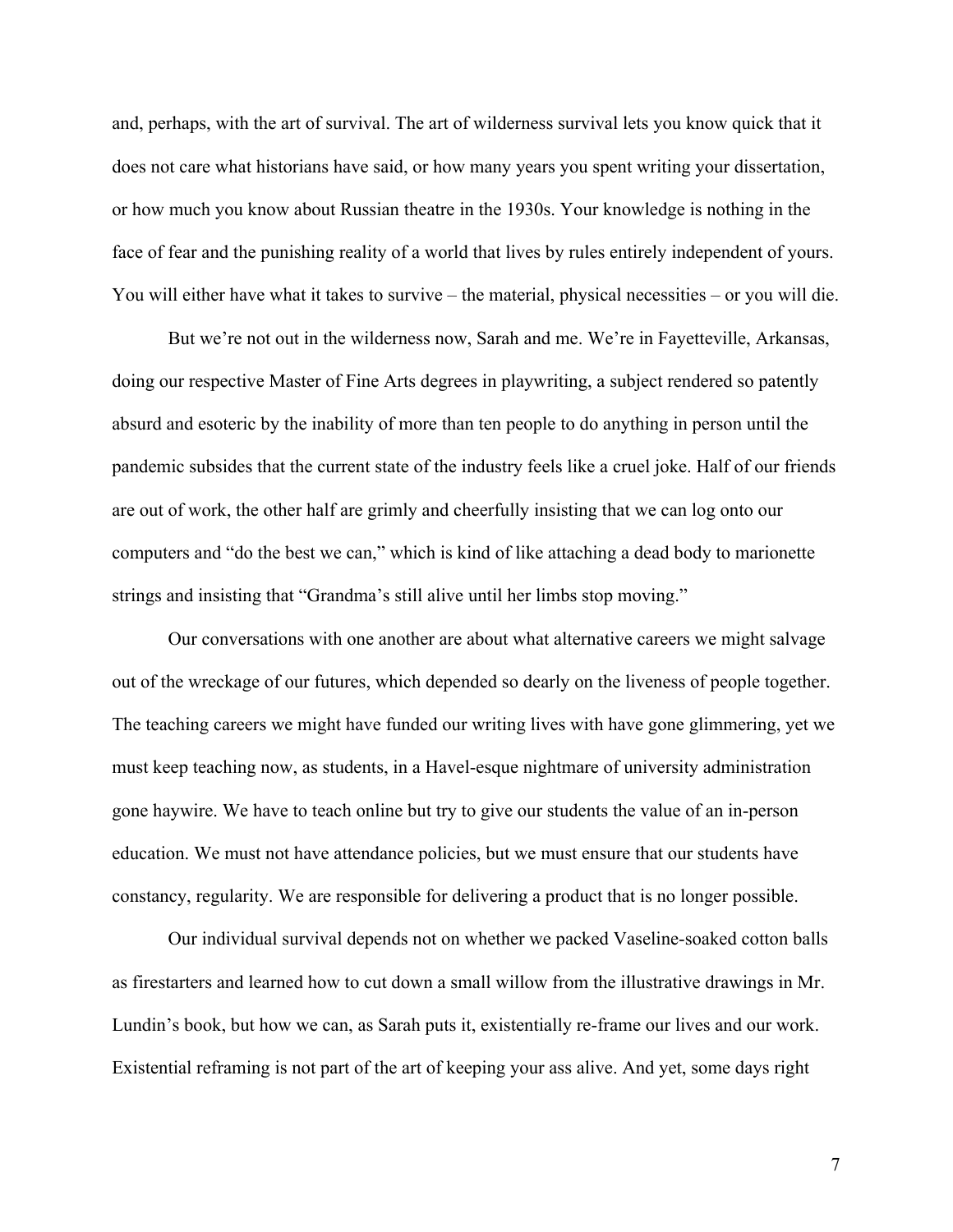now, it certainly feels like it. I guess there aren't a lot of pithy quotes from hard asses about remaking meaning. I guess there's no list, or kit, or hard line. It's actually hard, some days, to know if you are even surviving.

#### \*\*

Why is survival framed as a masculine pursuit? I'm sure there are many answers to that question, going all the way back to the idea that in umpty-thousands of years ago men protected while women nourished. When did nourishing others stop being necessary for survival? When did survival become, in American society, an individual pursuit that pitted you against everyone else? Perhaps when it became a profitable business to sell individual consumers on the idea that surviving better than other people was the ultimate one-upmanship. It seems that our society, which is by its very definition a container for collective survival, has reached the pinnacle of neoliberal consumerism by selling people on the idea that individual survival can be bought.

Strangely, survivalists, while seemingly macho, are also more alive to vulnerability than most of us. They admit there may be a reality in which they need to know how to survive without air-conditioning or weekly grocery store trips. Those of us who don't buy into survivalism often see it as anti-intellectual, paranoid, even in the face of a global warming crisis that promises to sink many of the major cities around the world in the next century, that even now is producing thousands of refugees whose lives have abruptly shifted from the kind of survival we're doing by locking ourselves indoors and binging on Netflix to the kind that displaces you permanently from your home.

Perhaps an admission that one might need skills beyond grocery delivery and a discerning television palate has previously been so threatening to the thin veneer of life that we had to push it as far away as possible.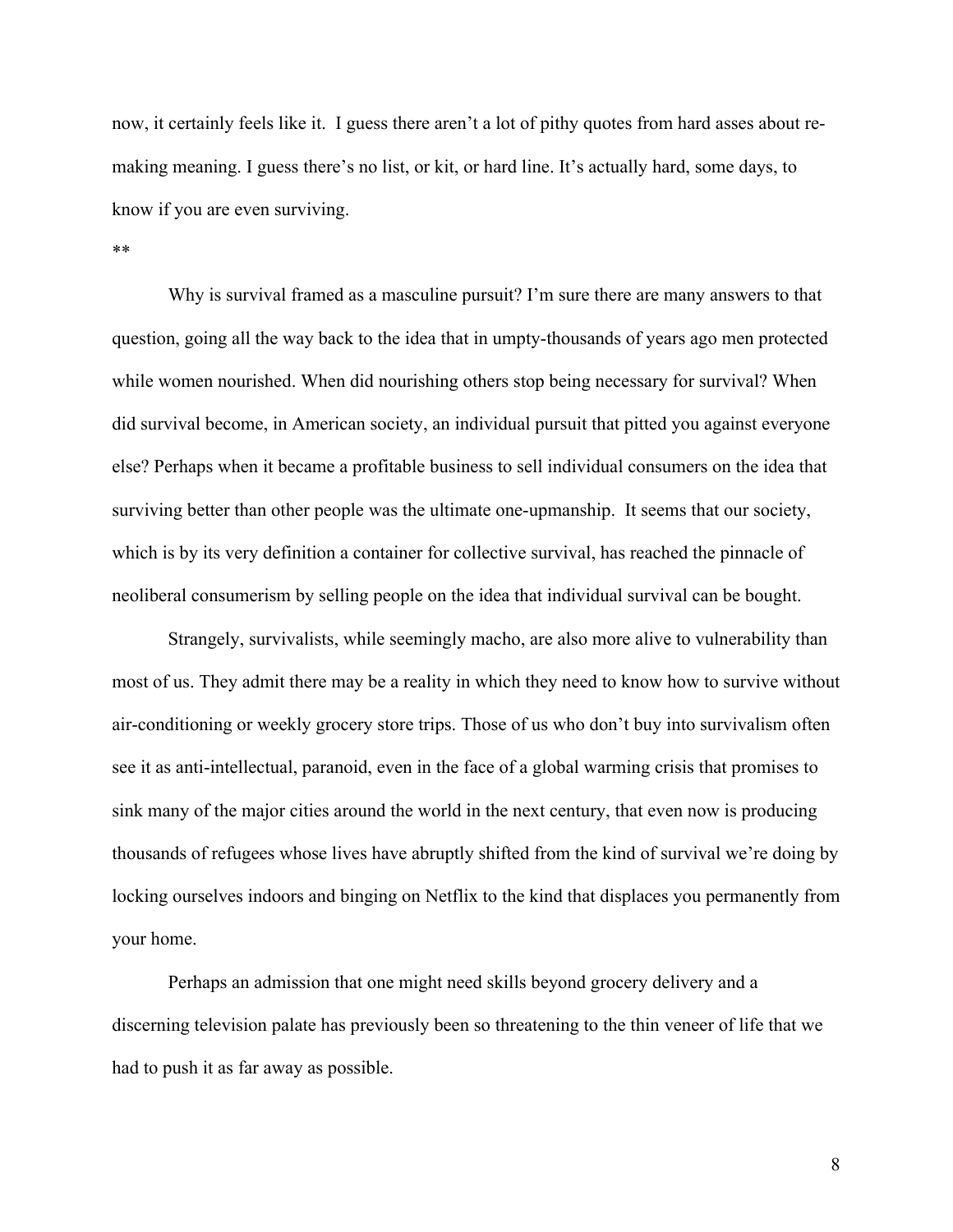When Sarah and I talk about it, we do it with the half-smiles of people who know what the other will think. The same kind of half-smile I have when I say that my fiancé and I sometimes consider buying land in the North Carolina mountains and learning to farm.

Of course we won't do that. Of course I can't grow my own food. I spent ten years living in a city that imports 85% of its food supply. I've killed cacti. Of course we'll have to move back to a big city, where what we do has meaning and the vague potential of an income.

Until, one day, we won't, because we will realize that living in a place that survives off the produce of other places is, as Cody Lundin would tell you, a pretty quick way to push up daisies.

#### \*\*

The problem with shooting guns, Sarah tells me, is that she's learned it from guys who never bother to really teach her. Now she's learning that she has to insist they slow down, so she can learn the process beginning to end, so that she can do it on her own, without them. What good is a survival skill if it has to be done with someone else?

After all, isn't the whole point of survivalism, as we sell it in American society, that it is a loner's activity, the Ted Kaczynski of hobbies? It's for people who have never heard of an abundance mindset or the self-help industry. It's for those who know that when the moment comes, not everyone will make it, so you'd better make sure you're among the select few. You have to take the classes, read the books, stock up on the essentials, and when the gas shortages start, make sure you take all you can while you can because there is a finite amount.

There's an embarrassment in some way when I talk about survival as something I might have to consider. Didn't my grandfather leave behind the boxcar home of his Dust Bowl youth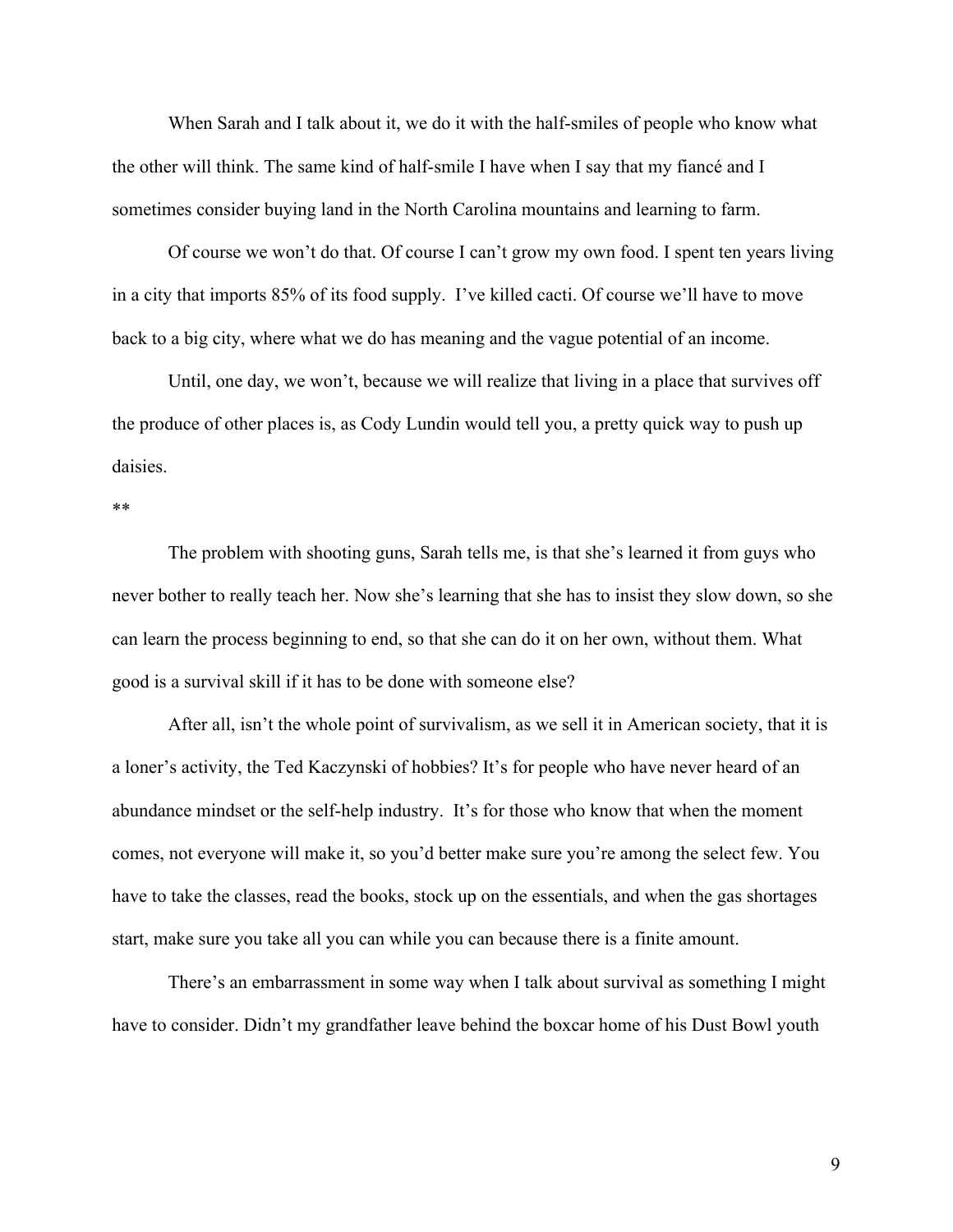so that I would never have to consider survival, never deal with it? Isn't that the story, the way I know it, the way it has been told to me?

There's another family story that feels more apropos, from my father's side, about my blind great-grandfather who would walk hours to visit my great-grandmother despite his neighbors telling him it was a foolish thing to do. One day they found him stuck up on the roof of his house. How, no one knows. But he was up there, no way to get down. Could have died that day. That's the end of the story. There's no moral.

I find this story perplexing and, for that reason, true. His motivation for getting up on the roof is not important. The point of the tale is the image of this blind man up on a roof, having gotten up there with no particular plan as to his future well-being.

That's the image of a man who is absolutely unconcerned with his own survival. I like that I don't know if it's because he knew the neighbors were coming or because he didn't care whether he died or not.

#### \*\*

The most important first step of knowing how to survive is knowing whether or not you're in a "survival situation." The actual problem is that most people believe that a survival situation can't happen to them. Those people are fools, patsies, suckers who will never survive. You always have to believe that you could be fighting for your own survival.

You always have to believe that your survival is what's most important. That's why the book is named after your body temperature. At the end of the day, as long as you have blood pumping through those veins, you're good. You're alive.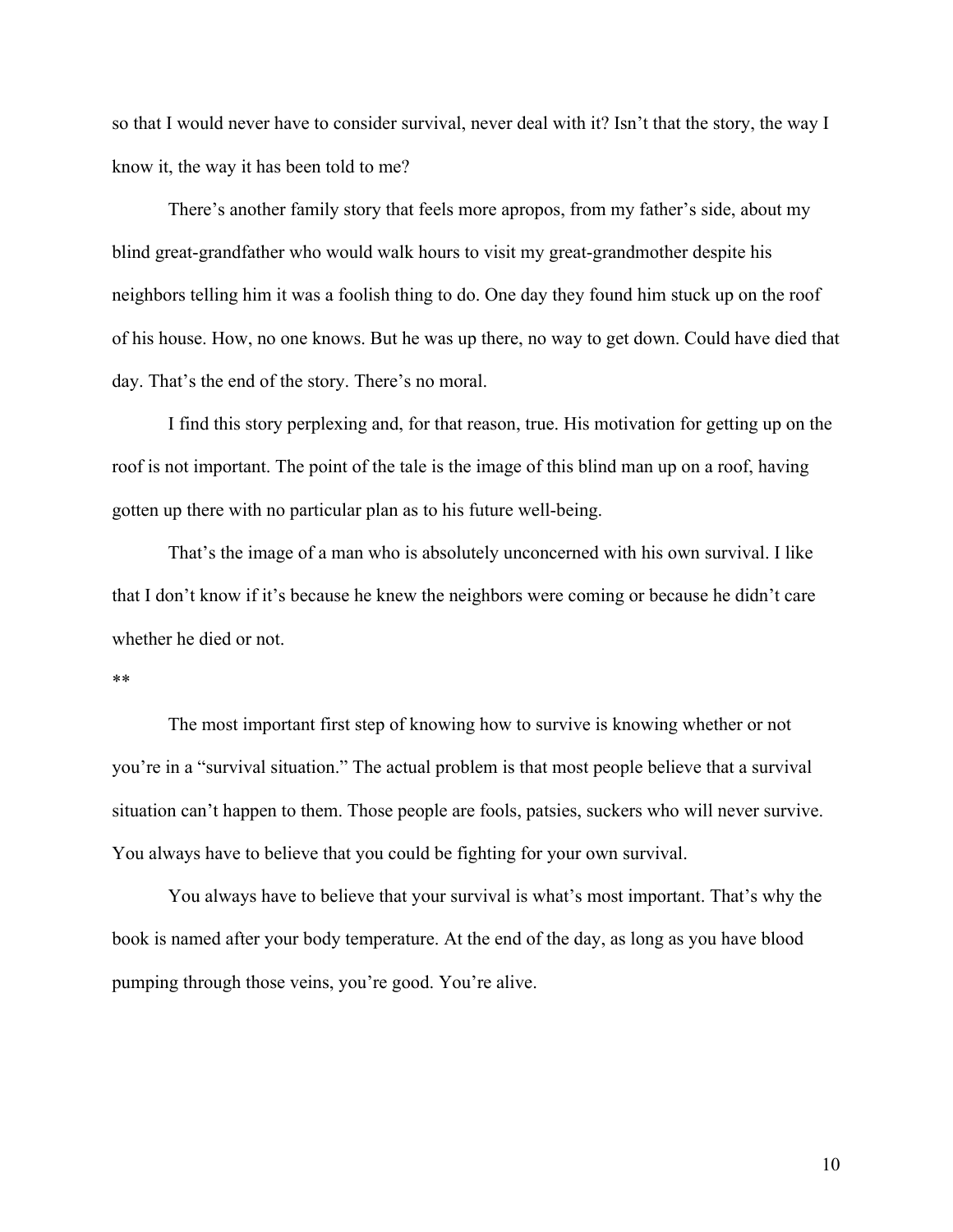This part of the book, which is really at the very beginning, is where I start to have trouble. I have a normal body temperature. But I'm not good. I start to think Cody Lundin and I have different definitions of survival.

#### \*\*

In fact, in total defiance of assembling my survival kit and learning the signs of hypothermia, I'm embarrassed to say that writing has become part of my indoor survival skill set, for reasons passing understanding. Logically, I know that writing does not start fires or kill food or identify edible berries. The money it makes me wouldn't pay my health insurance for a year. And yet, I now write compulsively, at least half an hour a day, short stories, essays, screenplays, fragments of ideas.

I do it because otherwise I wouldn't be creating anything that I don't immediately consume. I do it because no matter what I do, my identity as a consumer outweighs my identity as a creator. My daily inhale of food, television, podcasts, news stories, social media creates a kind of weight in me, a reminder that my life up until now has been primarily defined by how and what I consume.

I think, in many mythologies, that would make me, and most people I know, some kind of monster. So daily, I write myself back to the other side of the story, where I can see myself as a creator instead. That is my form of survival.

\*\*

If I had a survival manual, there would be a chapter on strategies for falling asleep when nothing in the world seems normal. Science fiction in its various forms would figure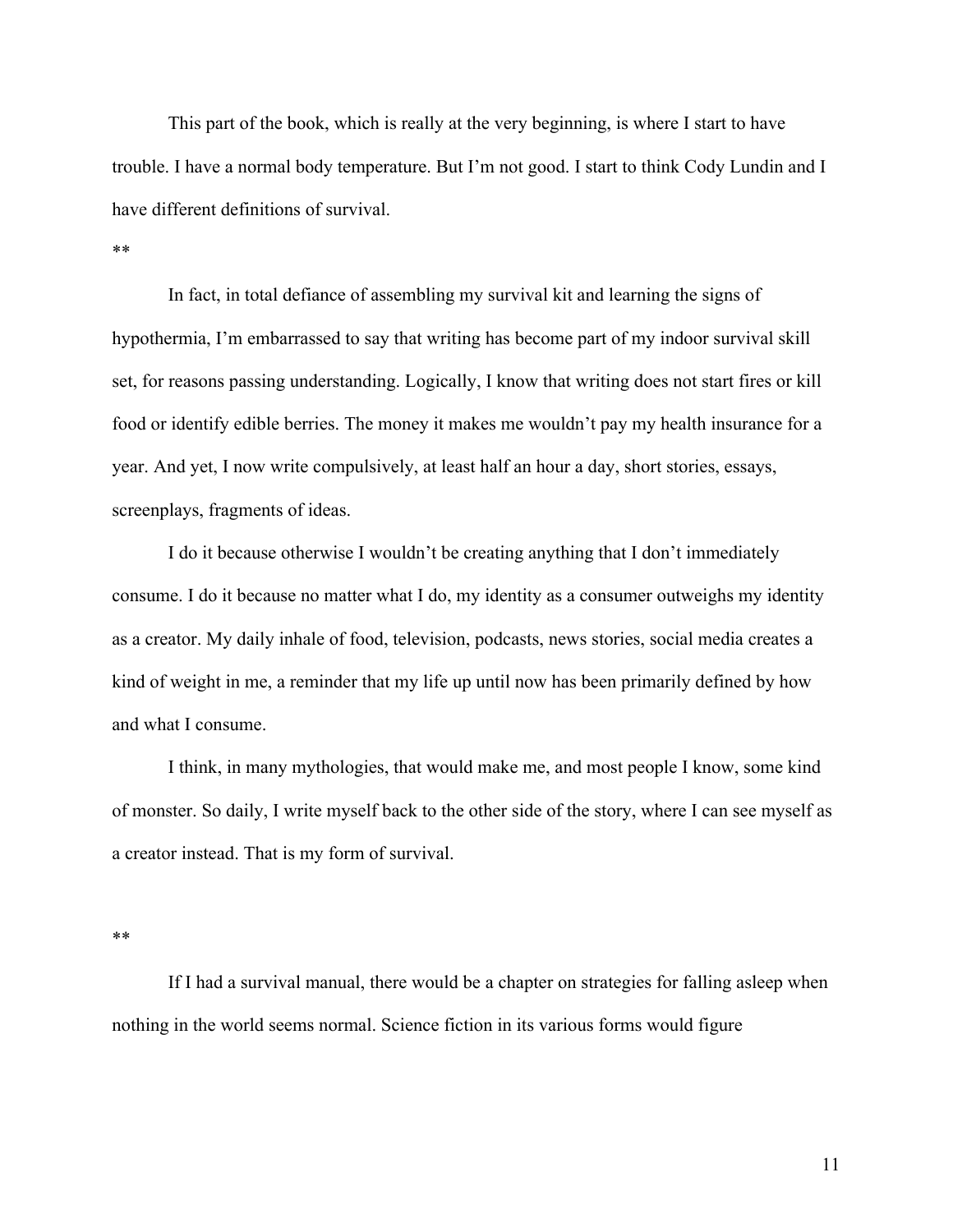prominently, from binge-watching *Star Trek: The Next Generation* to reading the battered Connie Willis short story anthology I've had since I was eighteen.

Science fiction for me is not escapism right now. The way people cope with huge and sudden change, and the various scenarios of huge and sudden change feel like a form of therapy. The nation can survive another day of Donald Trump's presidency if the Federation survived the Borg, if Katniss can still love someone after all she goes through in *The Hunger Games*. It's wish-fulfillment, sure, but it still feels like winning. It's winning at a cost.

The science fiction I make, embodied by the digestible *Goods* and my most recent play *Driftless*, and my forthcoming play *In a Blaze,* is all about survival, in a near-future that we are currently living into. The science fiction I'm interested in asks, *if nothing big changes, how will we make it*? Jeff Wittekiend, a Chicago actor I recently worked with on an early reading of *Driftless* commented that he loved how all my characters in the play are in debt – that that felt like a real vision of the future to him. The dairy farmers of the play are almost done selling off their land. The youngest daughter of a dairy farming dynasty kills diseased pigs to make ends meet. The mother steals bathtubs and horse harnesses from the ruins of the other farms.

Similarly, in *Goods*, the trash collectors don't have a union. They weigh the cost of each mission in terms of hazard pay, how long they might be able to live without debt. They gamble their paltry pay away at orbiting casinos, hoping for the big win that will change their lives.

My plays right now are all about how working people survive in the future. It's a question that's on my mind constantly. Revising who heroes are and what they win and what it costs, given my own experiences now, in a world that feels like a form of science fiction.

Survival, in its own way, is winning at a cost. Boomer parents knew it, when they bought into the 1980s and 1990s explosion of consumer goods and bigger cars and more stores. They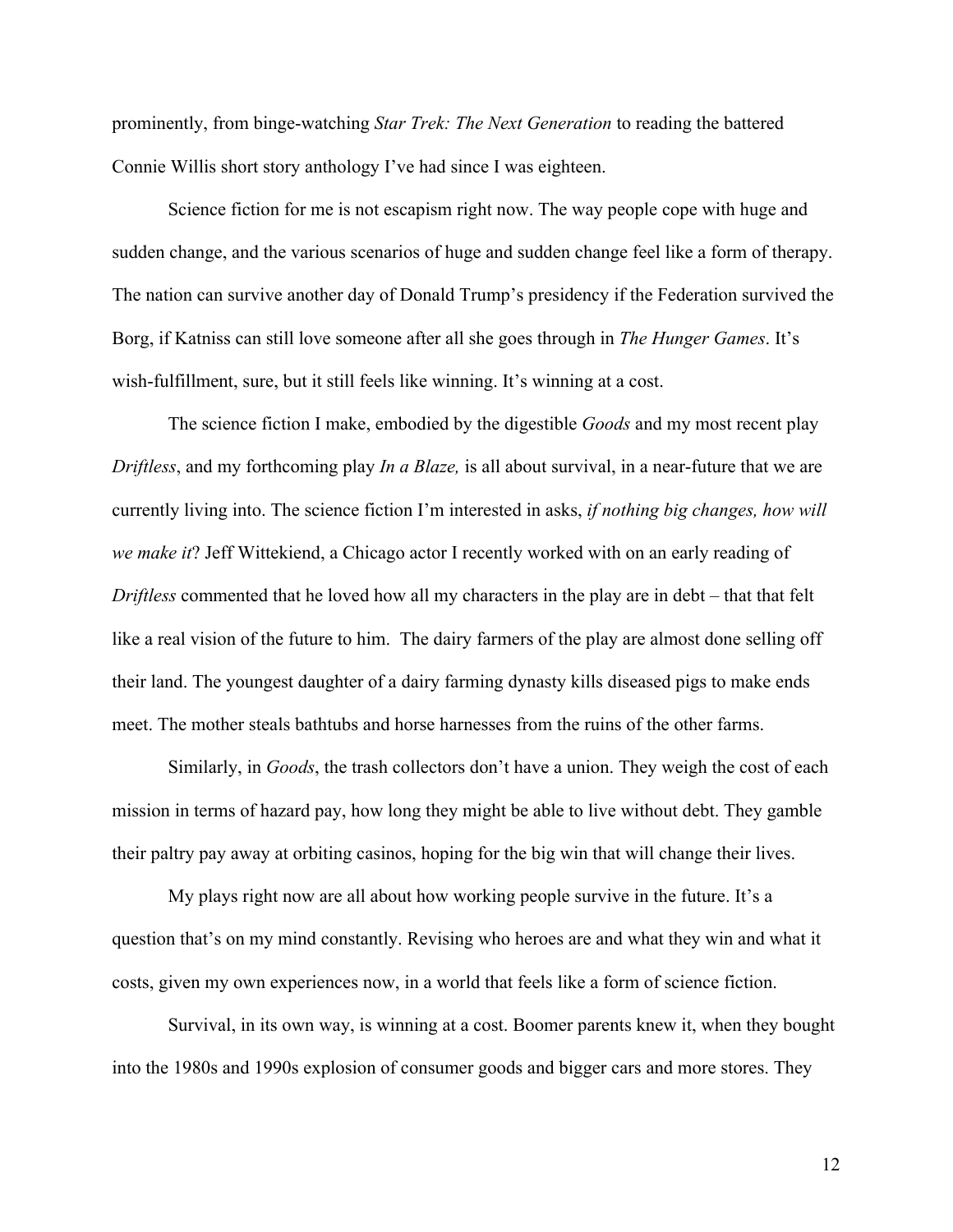just, in the classic mindset of overspenders, never really imagined the bill would come due. It turns out when everyone's behaving like the heroes of their own story and acting accordingly, it's a pretty big bill.

--

It's no secret that Darwin's discoveries around evolutionary survival extended far beyond their original scientific intentions. The reasons, however, why Darwin's theories became fashionable, I think, had less to do with their newness and more to do with their ability to justify a number of rather unsavory behaviors.

Like modern-day survivalism, the application of Darwin's survival of the fittest theories fit a particular fantasy of the world, one in which communities and tribal life were incidental, in which hierarchical structures were not only normative but necessary. In essence, the application of Darwin's theories to the social sphere codified that communities were only necessary to survival insofar as one member of that community thrived: the one who rose to the top of the heap.

It's unsurprising that the extension of these beliefs is the popularization of individual survivalism for, presumably, a post-apocalyptic dystopian future, while many of those who stockpile canned goods and ammunition sneer at the idea of communities coming together to change that very same future, through efforts to combat climate change and pandemic, racism and sexism. Hidden in the thin skin of our capitalist culture is the shadow fear that it is better for some to survive than for all to rise.

Darwin gave us language for the rationalization of this belief, which, on a cultural/philosophical level is patently absurd. The history of survival is the history of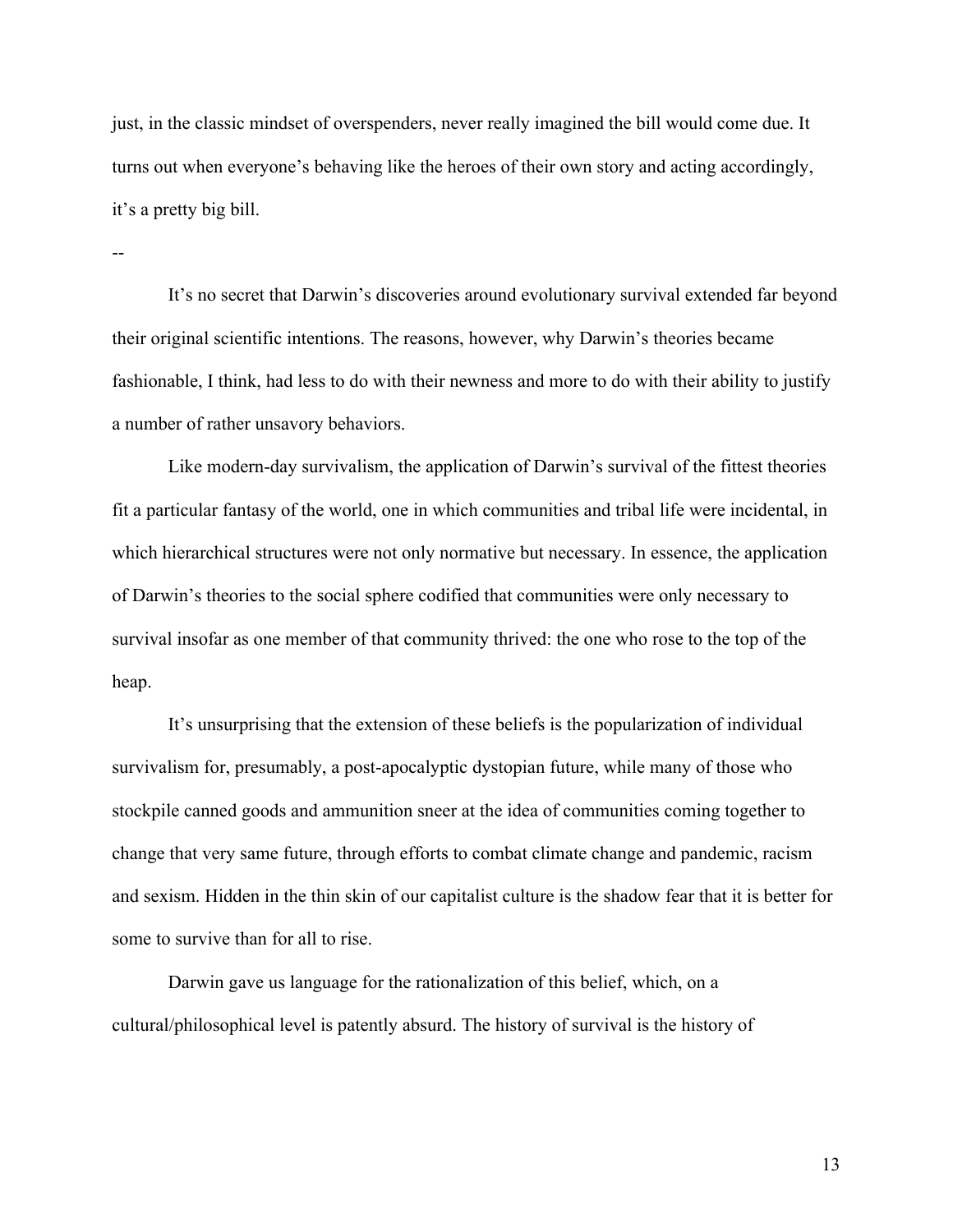movements, not moments. It is equal parts violence and the fight against violence, opposition and coalition.

However, monsters don't typically operate in packs. The monster is made by its aloneness and the opposition is made by its teamwork. The monsters are too much. We need each other to defeat it. We have unwittingly fictionalized the truth that survival of the fittest is not an individual pursuit: that the fittest people work together. But I'm not the good guy here, am I? I'm the monster.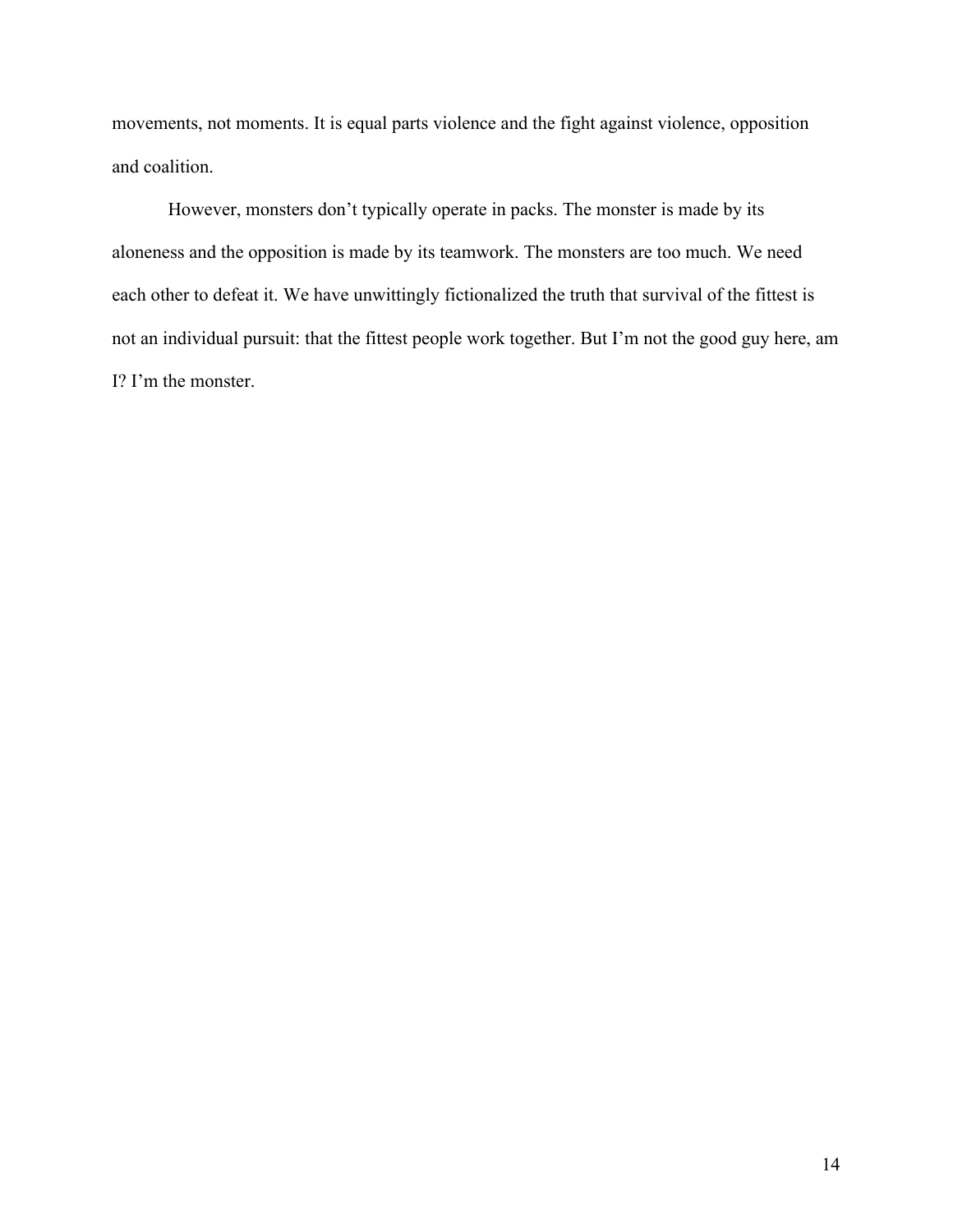#### **THE GENESIS OF PERFORMANCE,**

# **OR MAKING STUFF**

I can't tell you a straightforward story about what led me to my early interest in crazy women, or why I wrote myself a note several years ago in bright red sharpie that said, "crazy women is a body of work." I can fragment out pieces of my own story and how my life story relates to my body, and how my body in turn, relates to the way I make work, some of which is about crazy women, some of which isn't. How could I approach a discussion about genesis or idea creation without talking about its relationship to the body? In the beginning, there is only the body. In the beginning, or *bereshith*, in Hebrew, the original name of the book of Genesis. Later rendered by the Greeks as *genesis,* generation or creation. In the beginning translated to creation, from *gignesthai,* to be born, and *genos*, birth. A rendering that takes the opening clause of a story, "in the beginning," and translates it into action, "creation." The beginning of a story becomes the act of creation, and that act of creation is an act of birth, and the act of birth is an act of the body: the female body.

The erasure of the female body from the original act of birth in the Bible being, perhaps, an important moment in the erasing of embodiment from the generation of ideas. *How do you come up with your ideas*, people ask, and often a writer answers, *well, I start with a blank page*. Not, *well, I sit there in my blood-pumping gristle and bone, and I feel something, which could be a series of synaptic reactions, or it could be the spring wind coming from the field outside my house, and honestly, it's kind of hard to tell, it's confusing.* It's easier to make a clean cut, to remove the body, except when you can't.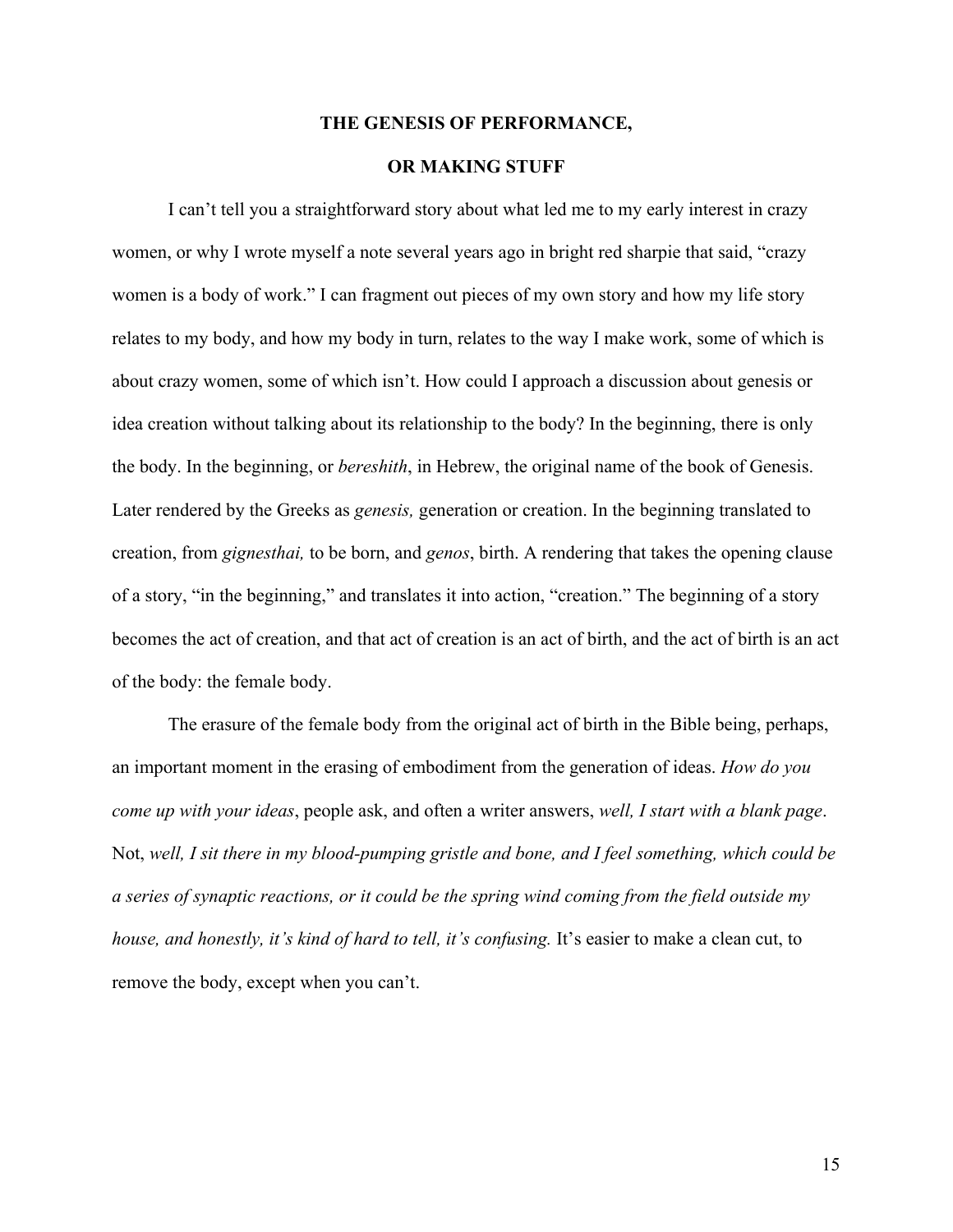After all, when I sit down to write, my body is all wrapped up in a series of narrative events that don't make sense to me. My early college years, for instance, hobbling down a dark street in Chelsea with an injured foot, the guy who walked up to me and put his hand up my skirt because he knew with an injured foot, I couldn't run fast enough. The night I can't fully remember working late at a job I had, when I had to lock myself in a bathroom to get away from the guy who worked late with me. These stories, which have no arc or place, just feelings and sensations: fluorescent bathroom lights, a sense of being frozen. Crying on the street for the first time. Realizing in that moment, that no matter how much you try to be above your body, you're in it, you're strapped on for the ride, baby, and there's nobody here that can get you out.

Then after, the wilds. Days of being outwardly so thrilled to be alive and days when getting out of bed seemed impossible, how hard I worked to piece together a narrative of myself so the world could see me so they would know I was okay. That was what made me feel crazy, this sense of internal fragmentation, and then the outward insistence that I was living a normal narrative arc. That's when I started getting interested in crazy women, because I was one.

I know that there's a reason my guts resist an easy straightforward story about someone who grinds through the journey machine and comes out the other end having learned something, because despite the fact that I, too, inhabit a whole body, my experience has taught me not to trust the truth of a story that works so effortlessly. The truth about a protagonist is that she may be an exceptional honors student one day and failing out the next. She may never know herself as the whole person others see, and that may be the most interesting part of her story, and that may be a story told in metaphor, or magic. It may make someone whose primary purpose is quality control – the reader, the judge, the artistic director – hiccup, glitch, say, "I don't understand that."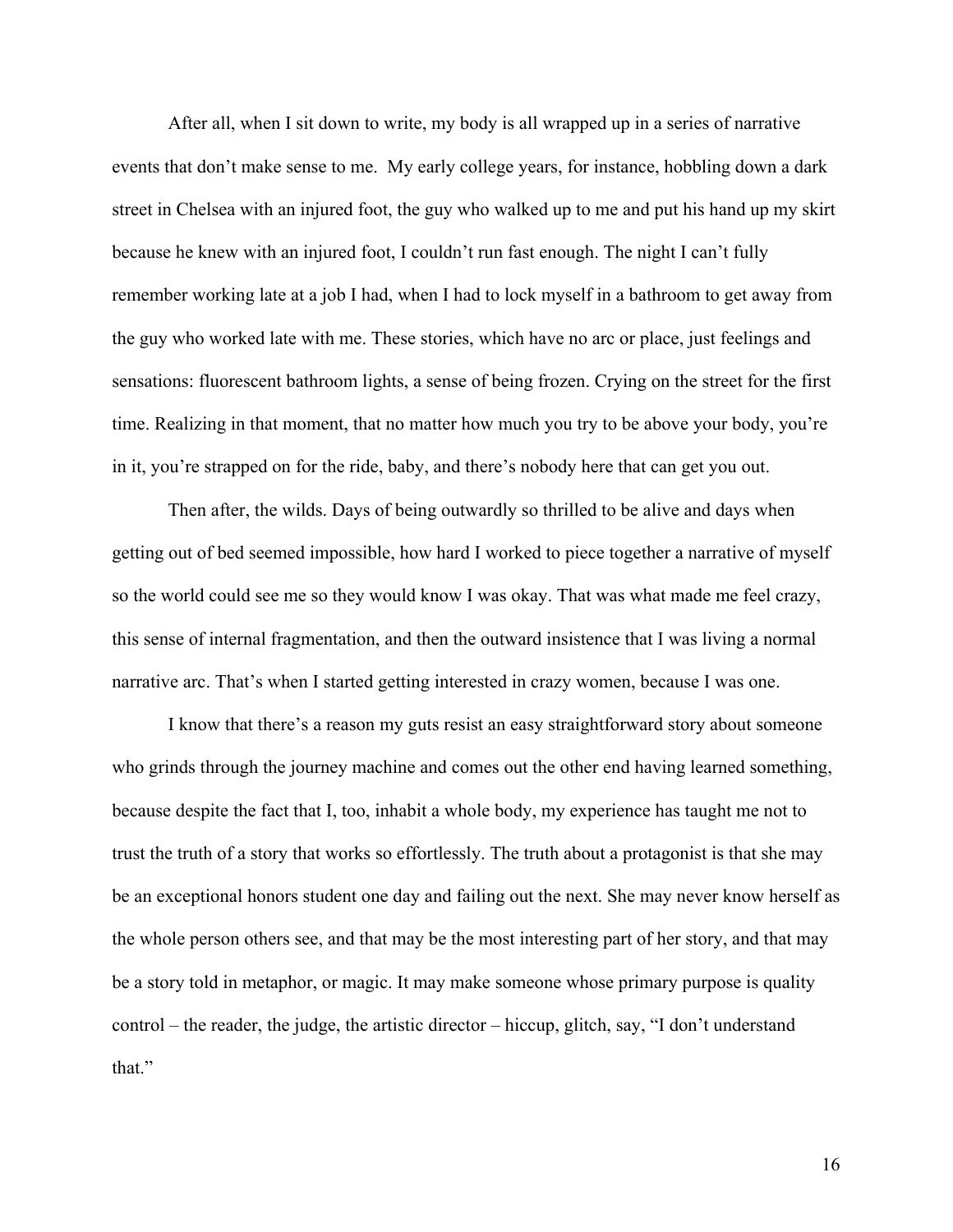I make stories out of a need to feel seen, and I know that when I read about crazy women, I get it. The medieval author and public figure Margery Kempe weeping publicly for hours, screaming in public, insisting that all these actions somehow fit inside a devout Christianity. Or the celebrity hysterics in the  $19<sup>th</sup>$  century like Augustine performing on-command hysterical fits all over Europe for doctors. All these women who live outside the edges of typical society, whose actions do not fit inside a typical hero's journey or redemption arc, but instead resist their own place in it, create their own space inside it, even if it means they seem crazy: I get that.

I get that it is truer to my experience of the world than Antigone will ever be. Because for me, being a woman is being both whole and multiple, being, existing in a self that manifests outwardly within a patriarchal society as multiple beings, some seen and some invisible. And once you realize that, seeing yourself wholly becomes a near-impossible task, since you are both what others see and a self that cannot be seen at all. My life, the story of my life, I often feel is one full of contradictions. And this feels like the true essence of the prototypical crazy woman.

Mary, Mother of God, was not a crazy woman (not outwardly), because her body was that non-existent genesis, that could be simultaneously sexualized and maternalized, a paragon because in the stories she lives this experience of insanity sanely. Mary, the original woman who has it all. Even her grief is brought to us by gracefulness, because we don't know who she was inside. Her internal experience of the world has never mattered. That is what the history of the world asks of the female creator: give birth to men. Lose everything you have with grace, including the act of creation. Stick with your role in the story.

Insanity is one way that women break through and disrupt this insistent narrative of their own patriarchally-contained wholeness. They embrace otherness, mysticism, power outside of structure.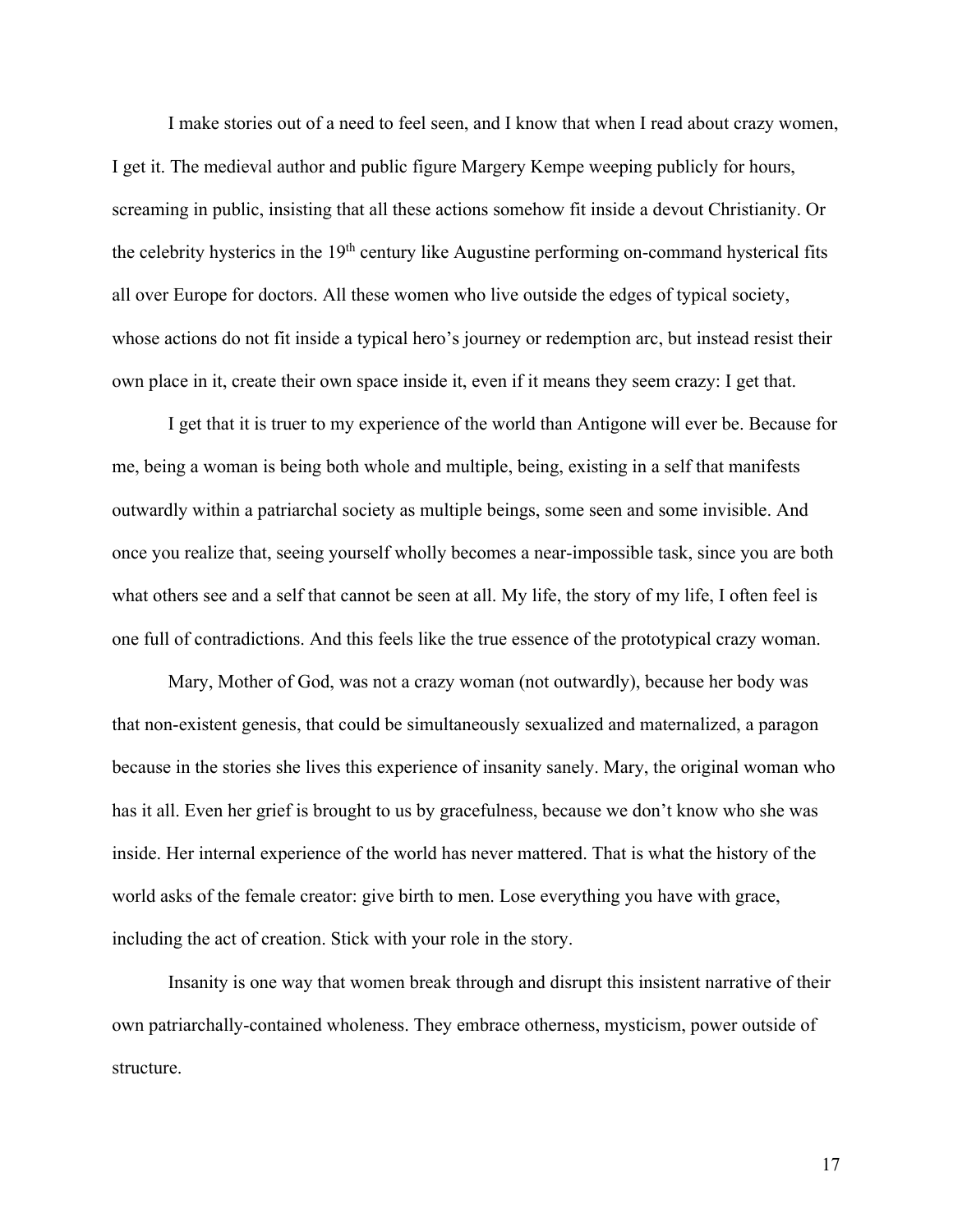These are acts of transformation, creating power out of weakness because the existing models of life narrative do not sufficiently enclose women's experiences. However, living in the  $21<sup>st</sup>$  century, where we have great awareness of the patriarchal structures that surround and enclose us, there are some options besides insanity available to those of us who pursue narrative creation in the world – though none of them are a surefire way to safeguard against eventual insanity.

One is to conform and create within traditional narrative forms, for the purpose of making some aspect of women's experience palatable to audiences. We might call this the Margery Kempe option: she performs religious ecstasy or insanity, then writes a bestselling book about it that everyone has to get their hands on. Margery Kempe might tell us today to lean in, or she might be more like TV showrunner Shonda Rhimes: there's a formula, so let's use it as many ways as possible. I've authored work that fits in this model, no question. I've spent quite a bit of time smoothing off the edges of the strangeness, in the hopes that what I write might make it through a theatre's literary office to reach a broader audience. I'm doing it right now, with my play *Goods.* This kind of storytelling is a negotiation with the dominant narratives, a recognition that mass-produced art does have both the ability to reach more people and the possibility of reaching people who don't know what to do with strangeness.

*Goods* is a play that transparently tackles issues of our day through a digestible twohander Aristotelian narrative set in the near future. Two female space trash collectors, faced with a shipful of refugee children destined to be dumped in the asteroid belt, must make a choice about what to do. The narrative is simple, theatrical solely for its enclosed space, and the two characters are funny and quirky, an astronaut odd couple. The director of the world premiere, Chicago theatremaker E. Faye Butler, consistently refers to the 30ish-page first scene as "an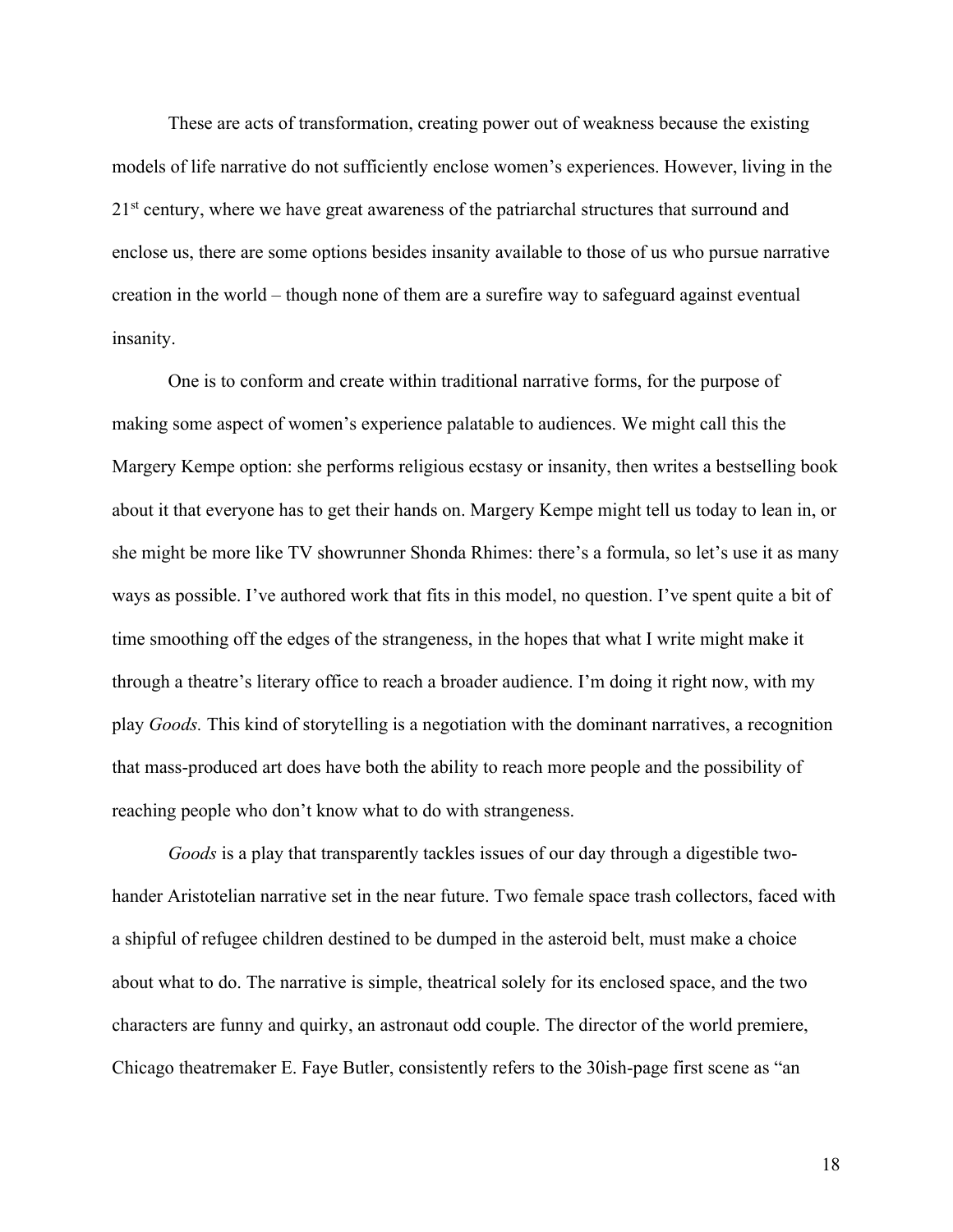episode of Seinfeld," for its tangential, light humor and quick patter. The parallels from this world to our world are very clear, the plot is simple, and the characters are relatable. It could be easily adapted to a movie or a television pilot with very few changes.

On the other end of the spectrum there's the embrace of transformation, economically embodied by literature like Anne Sexton's revision of fairytales, aptly named *Transformation*. This strategy defamiliarizes aspects of stories and refamiliarizes them as something stranger and more resistant to easy narrative translation. 19<sup>th</sup> century hysterics performing undiagnosable fits for doctors, continually exhibiting symptoms no one could explain. Symptoms that were resistant to medical translation. Transformation is a popular magic trick. It's also a way to resist the dominant narrative and subvert power. Transformation works best when it's spectacular and gives people something new to see and hold onto. For instance, in making a devised piece about Georgia O'Keeffe, looking at her resistance to dominant forms of femininity, I ended the piece with making a painting on a large canvas on the floor. This piece, made in a One-Person Show class, had five people in it, live music, and a lush visual world, a deliberate rejection of the autobiographical, guy-on-a-stool Spalding Gray or Mike Daisey prototype. It is a reaction to form rather than an embrace of it. The painting that closed it out had all kinds of meanings within the narrative of the piece, but it was also a cool magic trick. It gave anyone who didn't really "get" the piece a fun moment of transformation to hang their hat on.

Transformation is also a way that I view the act of adaptation. My rock-music play *Your Body is a Form of Light*, told stories of the 12<sup>th</sup> and 13<sup>th</sup> century Occitan female troubadours (known as "trobairitz"), who were, in essence, rock stars of their time. They've since been forgotten, relegated to a footnote in history. I created a rock concert for two of these women,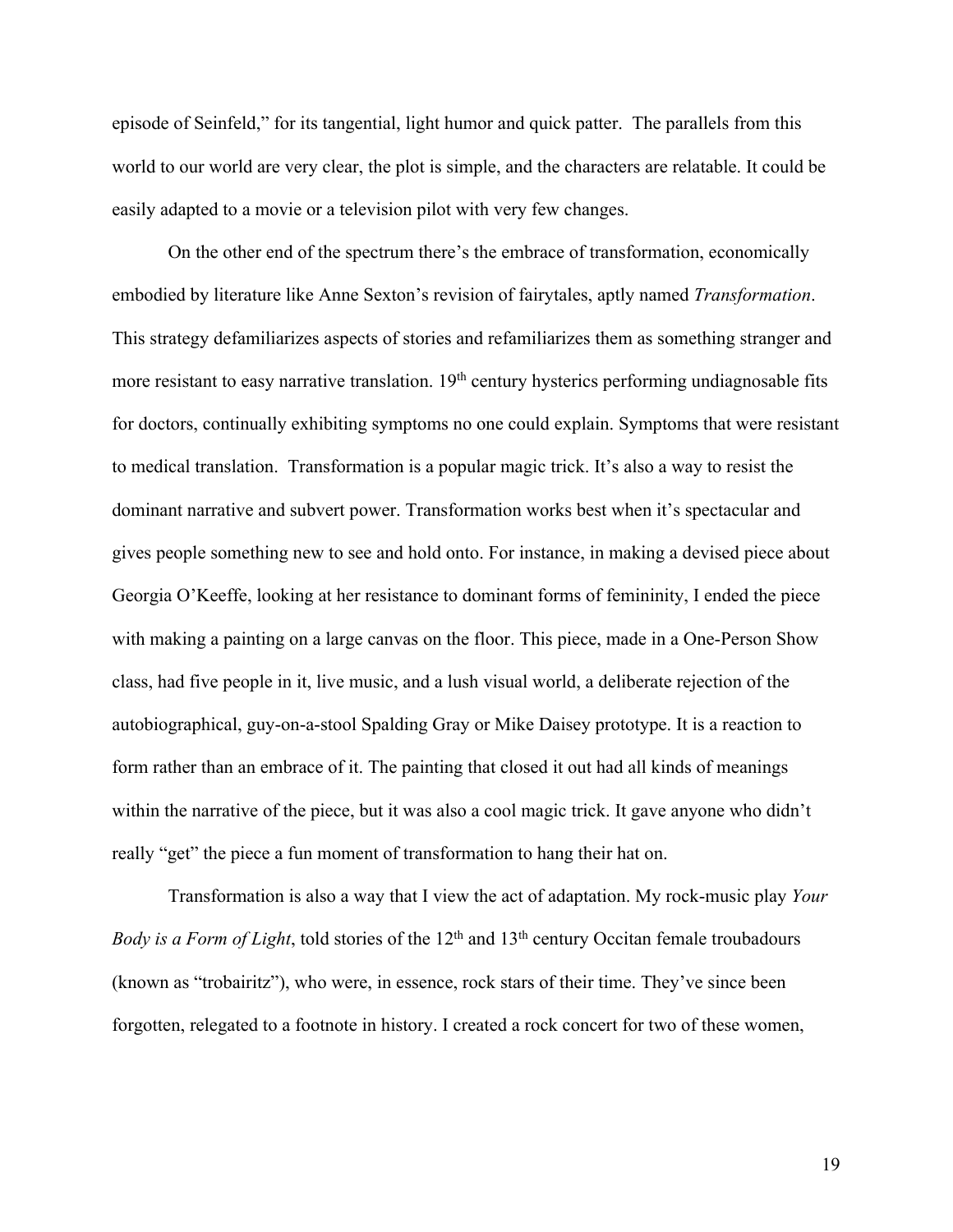where the audience becomes a party to their modern pop songs, using transformation as a strategy for the audience to understand how radical their work was in the time it was created.

Transformation is what the somewhat opaque French feminist writers like Irigay and Cixous bring into their philosophical writing: Cixous' famous essay on the Medusa reimagines the fearsome mythological woman and her hair of snakes. Transformation carries a power of its own, speaking to an embodied and undefinable experience of otherness within society as it exists. A self that is othered is in a continual state of transformation, whether through codeswitching or conformity to societal expectations around appearance and emotion.

The problem with basing narrative structure on this constantly shifting transformative reality is that, outside of an alchemical transmutation of various substances into gold, it doesn't create an easily sellable product. A product that, like Mr. Clean, produces permanent transformation, efficient transformation. You put a person in a story system, and they emerge changed in a visible, consumable way. There is a question asked and answered. The audience came to eat a meal, and the meal finished with an agreeable dessert of lessons learned. There is a closed system of meaning, a set amount of energy moving in a pre-defined number of ways. Once the story stops grinding forward, the audience loses interest. The next news cycle happens. Common knowledge tells the narrative creator that people do not know how to care about narratives that do not exist to give us what we want, and that what we want is to go home having consumed change instead of changing ourselves.

Lately, there's also a rise in trends like the QAnon conspiracy theory, an excellent example of a narrative that is created around the idea that the audience, or the consumer, doesn't need to change or enact change. QAnon positions the audience member as a hero that the world doesn't appreciate. It offers them a story-world version of their future redemption, which will be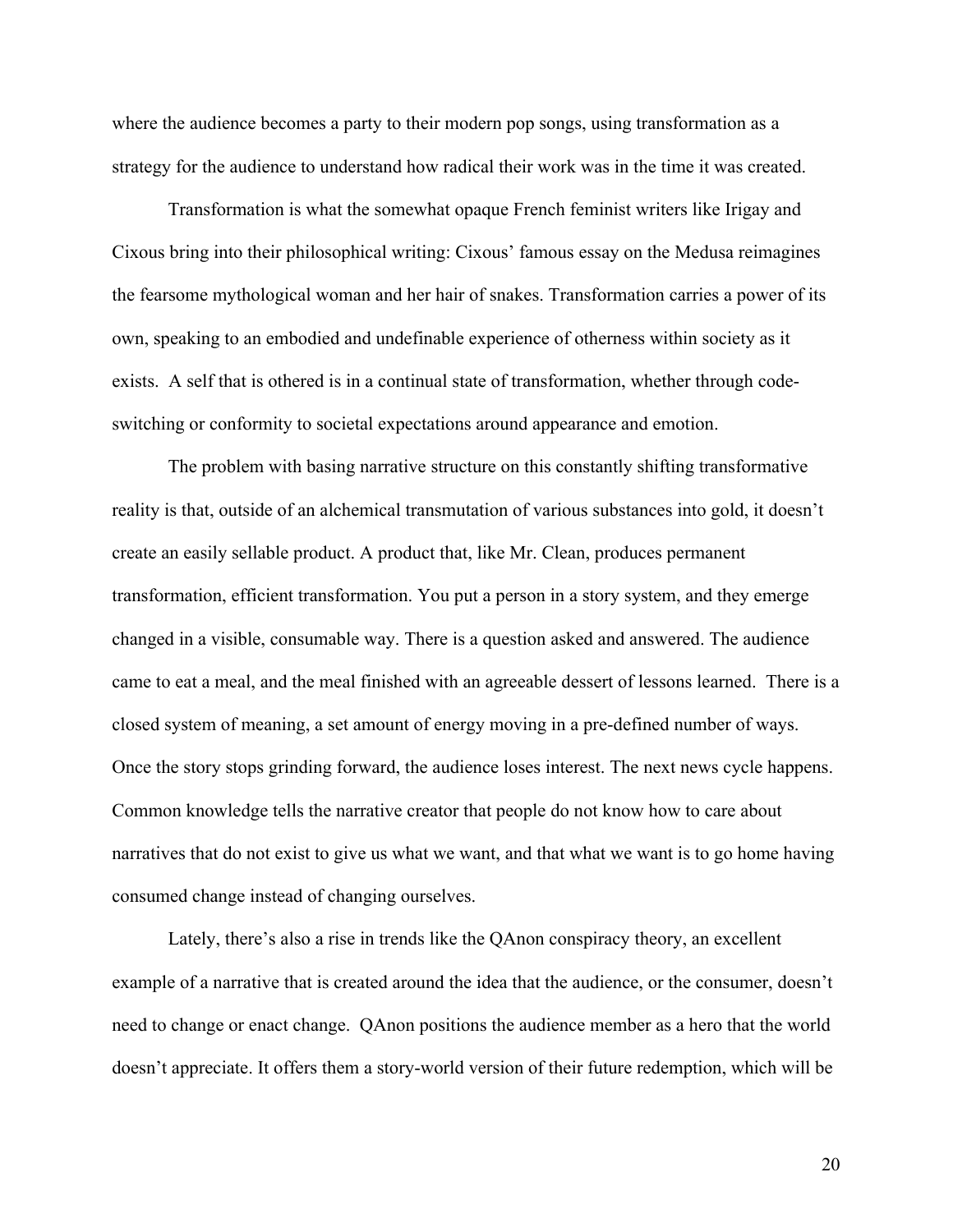achieved by other underground heroes already at work. The audience's heroism is in its consumption of the ongoing narrative. QAnon works on this idea of the audience's preconceived expectation of a constantly progressing story by continuously creating new tidbits of information as though moving towards some grand conclusion. The use of suspense keeps the audience of the conspiracy attached – there is always a grand finale right around the corner, the promise of narrative completion, in which their belief will be vindicated, their heroism seen.

The counter to this populist fantasy is imagining a narrative both fragmented and whole, made of resistance and existence simultaneously. Digital social media narratives, organized through hashtags, offer an option for this possibility – a way to create a de-centralized mass of story, authored by many, authentic to those on the edges of experience (consider, for instance, the #metoo movement or #blacklivesmatter). A popular TikTok narrative form is a user videoing themselves asking a question or offering a prompt, and then another user responding – an additive form of multiple authorship where the original posting is not complete without an answer, and often multiple answers. This narrative relies on open-sourced endings, a step beyond choose-your-own-adventure. The only expectation is addition.

Some literary theorists, like Caroline Levine and Jane Alison, have reached back into literature and re-imagined the patterning and organization of traditional narratives in new ways, transforming the narratives of classic authors like Dickens into radical structures that rely on networks and spirals rather than climax and denouement. As someone who sits down at the blank page to write, what I'd like to know is how to move outside the expectation of narrative history, of patriarchal constraint, and write free from it altogether. Because if there's one thing that makes me crazy, it's that even I, who have read plenty of feminist theory, studied feminist Marxist drama, and know well that there are plenty of ways to move outside of the narrative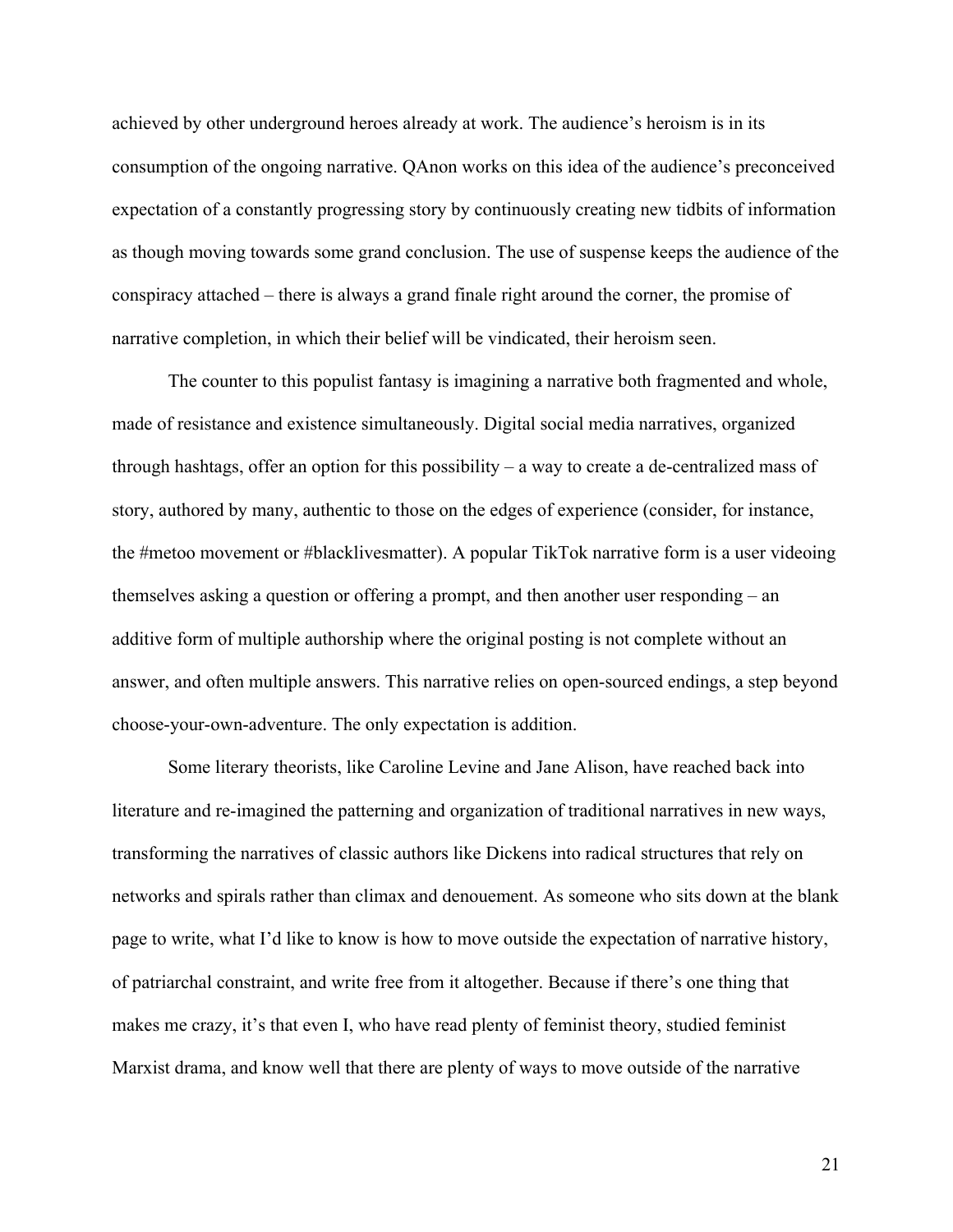tradition, am still searching for how I can author feminist stories in a way that gives me power, because although my body clearly fits in the narrative of the world, it has very often not been my narrative. My voice is a reaction to it rather than a remaking of it.

The origin point of my work is the traditional narrative structure, even if I do transform it in making it, because the medium I primarily work in is only made whole when it is experienced and understood by an audience. That audience is pre-conditioned to expect certain narratives. As a maker, I am constantly balancing keeping the audience in the room with me against my own desires to experiment outside traditional structures. I weigh my sense of theatricality against making sure the questions I'm asking in a script are clearly communicated to an audience.

*Wild Eden*, my COVID cancelled second-year workshop play, is an excellent example of this difficult process. *Wild Eden*, like *Goods*, is a play about trash: in this case, a family that most would label white trash, vacationing in a closed wetland that recently experienced an oil spill. The play, which is still in development now, straddles the magical and the real, featuring singing trash, an angry Dorito-chomping mermaid stuck in oil, and a mysterious mermaid watcher – all swirling around the very real Heron, the play's thirteen-year-old protagonist, and her very real life as the neglected child of two alcoholic parents. These magical elements came about intuitively in the writing process but finding ways to tie them down emotionally into Heron's life is the much more delicate work of play development. Sometimes it can seem easier to just initially write a simple play, but then I am reminded of short story author George Saunders' wise admonishment that it's not your job to write a simple story. Indeed, "a good story is one that, having created a pattern of excesses, notices those excesses and converts them into virtues."<sup>1</sup> This is the act of transformation that I prefer, one that allows for an uncertain and somewhat

<sup>&</sup>lt;sup>1</sup> Sanders 86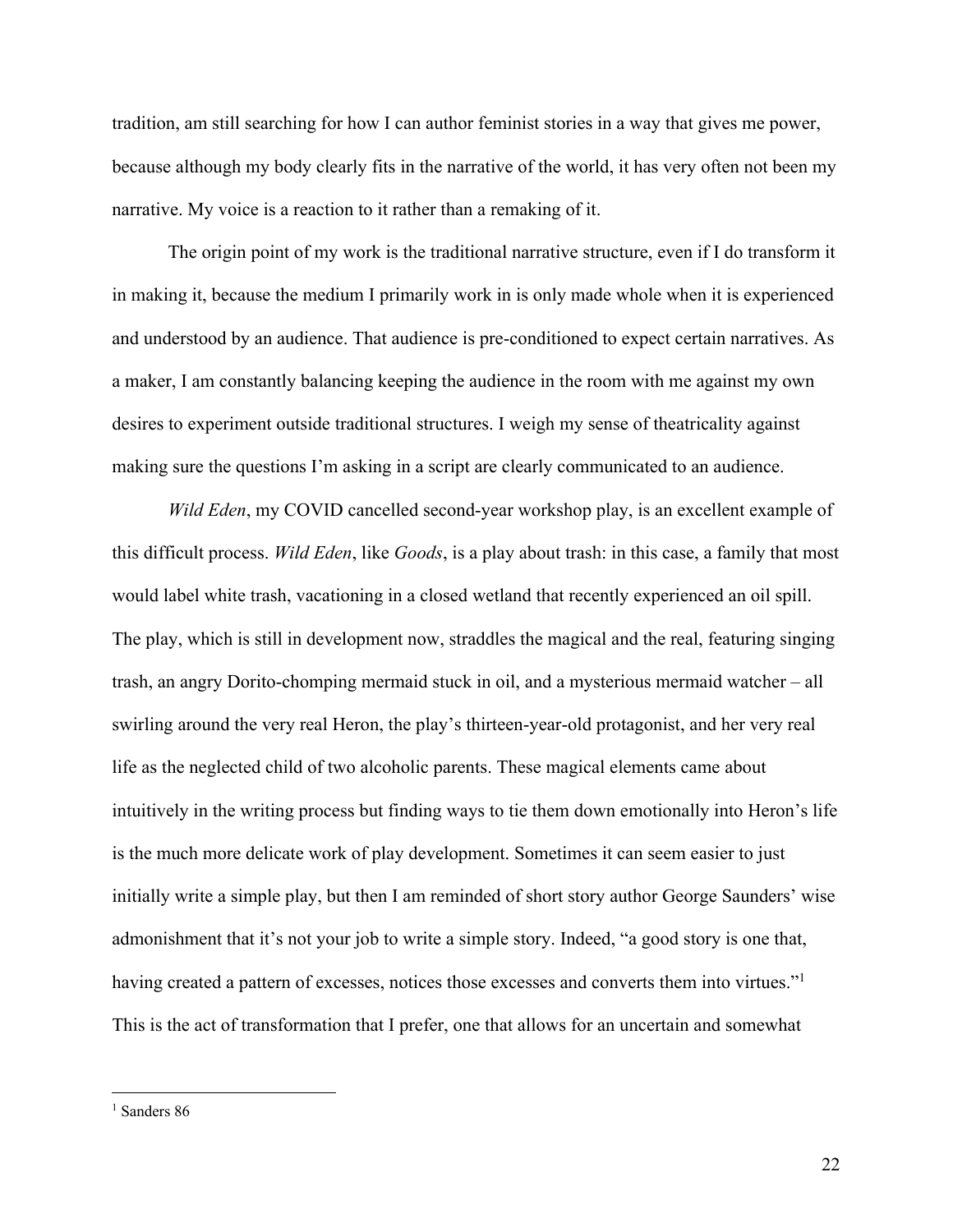oblique play world that makes the audience understand the importance of opening up to new experiences rather than anticipating the repetition of what they already know.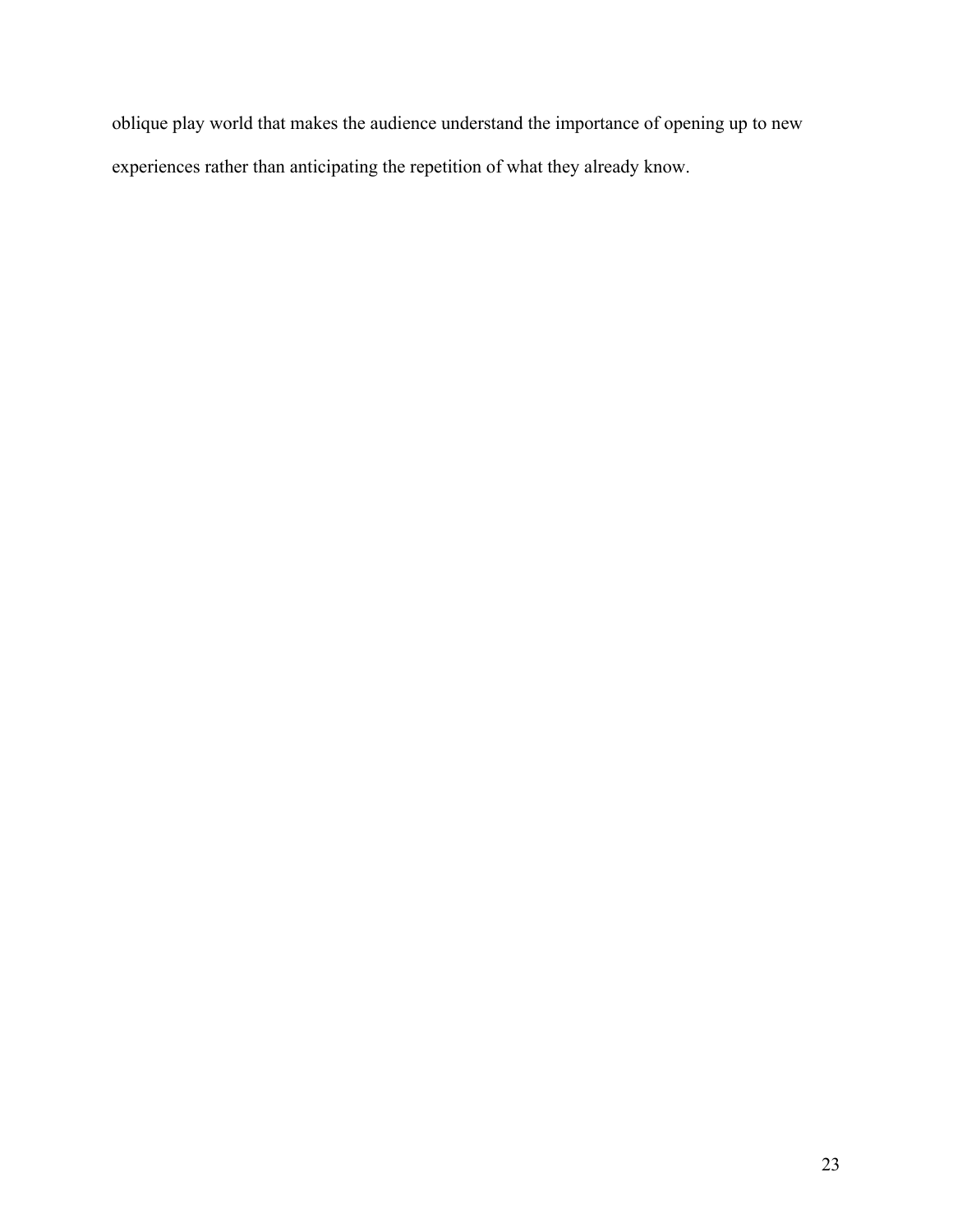#### **RESEARCH: ARTIFACTS**

University of Arkansas undergraduate art student Jared Lambert would not consider himself a theatre artist: his preferred title is Memelord, and he is accompanied in his many digital endeavors by a self-built computer lovingly named Señor Computations. When I reached out to him this January about participating in a live multimedia theatrical project I was creating looking at memory, liveness, and artifacts, I was interested in his perspective on digital artifacts and sedimentation in the digital space – to put it another way, ghosts.

Artifacts, in the digital space, Jared explained to me, are a product of technical failure, or as he calls it "fucking shit up." We all know that the reality we see in a digital image or digital space can be manipulated beyond its original form through a series of algorithmic transformations known as digital image processing (more colloquially known as as "retouching" or "airbrushing"). Digital artifacts push these algorithms past the typical or "legal" limits of light and color, creating a signal "failure" in the image itself and visually representing that with nonrealistic image artifacts. Digital artists like Jared strive for these data failures and use them as a way to create new meanings. In my case, I used Jared's live digital signal processing artistry to create visual artifacts on top of live video footage so that our audience could see both the beauty of the non-realistic images and be aware of the digital systems mediating their live experience of the performance.

For Jared, the importance of disrupting these digital image processing systems was in revealing to viewers and watchers that they were constantly dealing in digitally mediated content rather than reality. After all, it's not just in watching movies or looking at airbrushed celebrity photos that we see altered visions of reality: it's everywhere. Whether we are looking at cleverly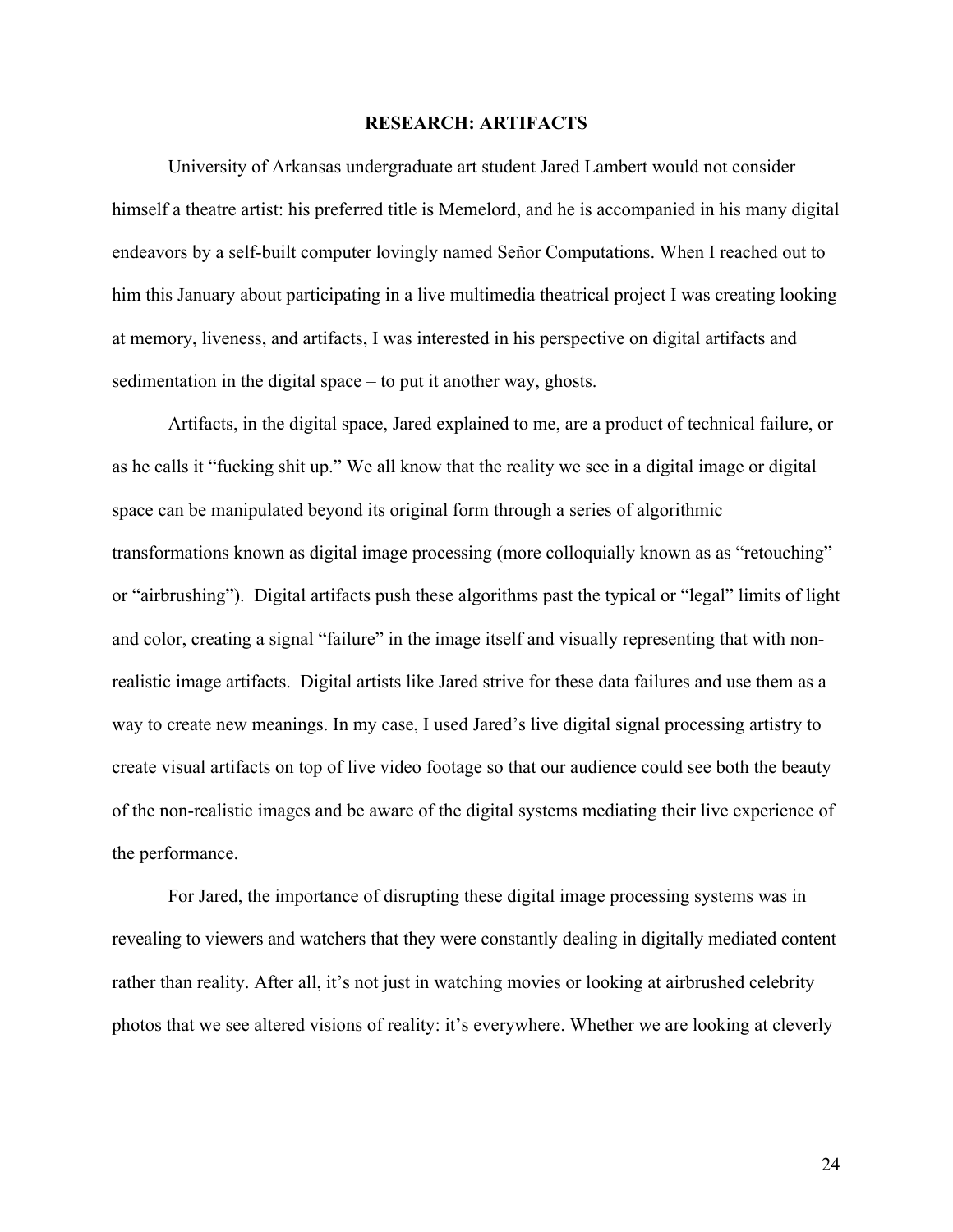disguised ads on Instagram or, more extremely, victims to Deepfakes, the technologies of our society more and more seamlessly obscure reality from fantasy.

Most mediation is designed to avoid the kind of artifacts that Jared is intent on making because it has a desired outcome of hiding alteration. Jared, on the other hand, is more interested in evolving images beyond the conventional and creating the visible extraordinary – a version of reality where the changes are visible.

Intentionally creating these extreme versions of algorithmic processes calls attention to the fragility of the systems creating it, how they can be easily changed and manipulated to alter reality. Sometimes – often even – these failures also happen unintentionally. There's a delay on a Zoom call, for instance, which further distances the participants from the fabricated notion that they are all looking at each other in a live space, and instead makes them aware that they are looking at mediated images, pixels, that operate on a slight delay.

Artifacts alert the viewers or consumers to the fact that there are multiple systems at work mediating their experience and that the front-facing simplicity of what they see is more or less always an illusion. They make it impossible to ignore these invisible systems by instead highlighting them. They point to the human-made nature of the systems themselves: that looking at a digital photograph is more akin to looking at a series of artificial choices than it is to seeing the moment in real time, or live.

I came to Jared with this desire to learn more about artifacts because I used to think that what I was interested in as a writer were unseen stories. However, now I think what's more important is actually exposing the various invisible structures at work in the making of stories, because in turn, those structures point toward other stories at work within the creation of the larger narrative. Ignoring the fact that these stories are mediated – not just by authors, but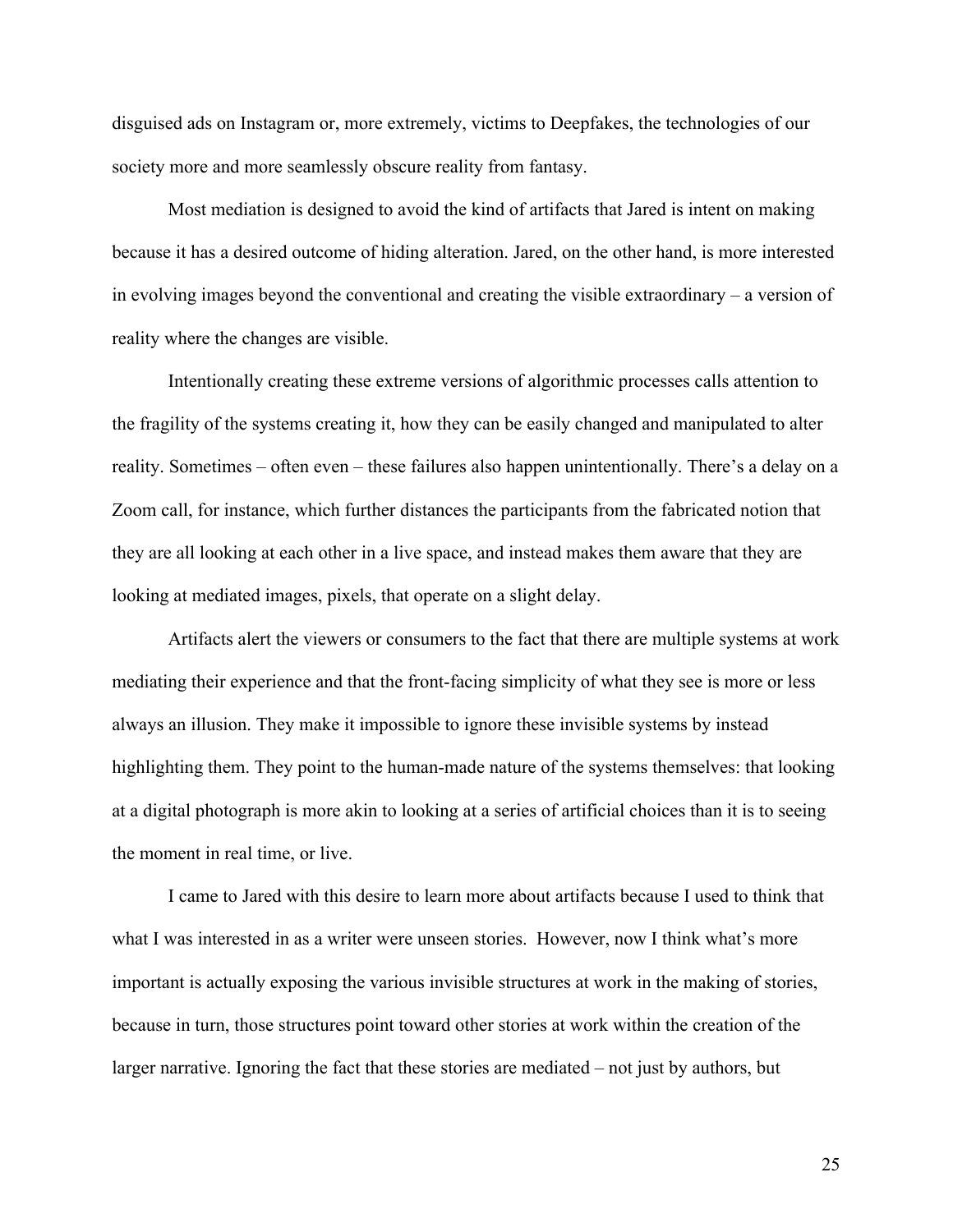variously by editors, artistic directors, literary managers, executives, and so forth – only solidifies the fundamental untruth in how storytellers of all stripes see themselves: still sitting around a fire, telling a story to a few other Neanderthals.

It's an appealing fiction. A single narrative is always an appealing fiction. A narrative that can singlehandedly fold multiple narratives into itself – a cannibalistic narrative - is even more appealing, and even more dangerous. We might call that an advertisement. We might call that a wholesale repudiation of identity politics. We might call that a retroactive nostalgia for narratives that never really existed.

#

The digital age has created a rise of artifacts that go far beyond just the manipulation of images or videos. Systems of all kinds are being pushed and pulled, broken, their inner workings exposed, made visible. Last summer's Black Lives Matter protests saw the rise of groups like #weseeyouWAT (We See You White American Theatre) aimed at changing the inner workings of the institutions that put stories onstage. #TimesUp put Hollywood producers on notice that it was time to end the #metoo era of female exploitation in Hollywood.

Whistle-blowers blew open the silences that kept the images of these institutions undisturbed. Yet it remains to be seen if these changes will have staying power, partially because the underlying systems that created the problems have not changed. Why, given all of the social unrest, haven't they?

One explanation may be that human nature makes us not question or even necessarily see systems until they glitch, and when they glitch, our instinct is to fix them back to workability, not to make new systems – in essence, to hide or smooth over the glitch while keeping within the standard operating procedure of that system. Instead of diving into the problematic inequality-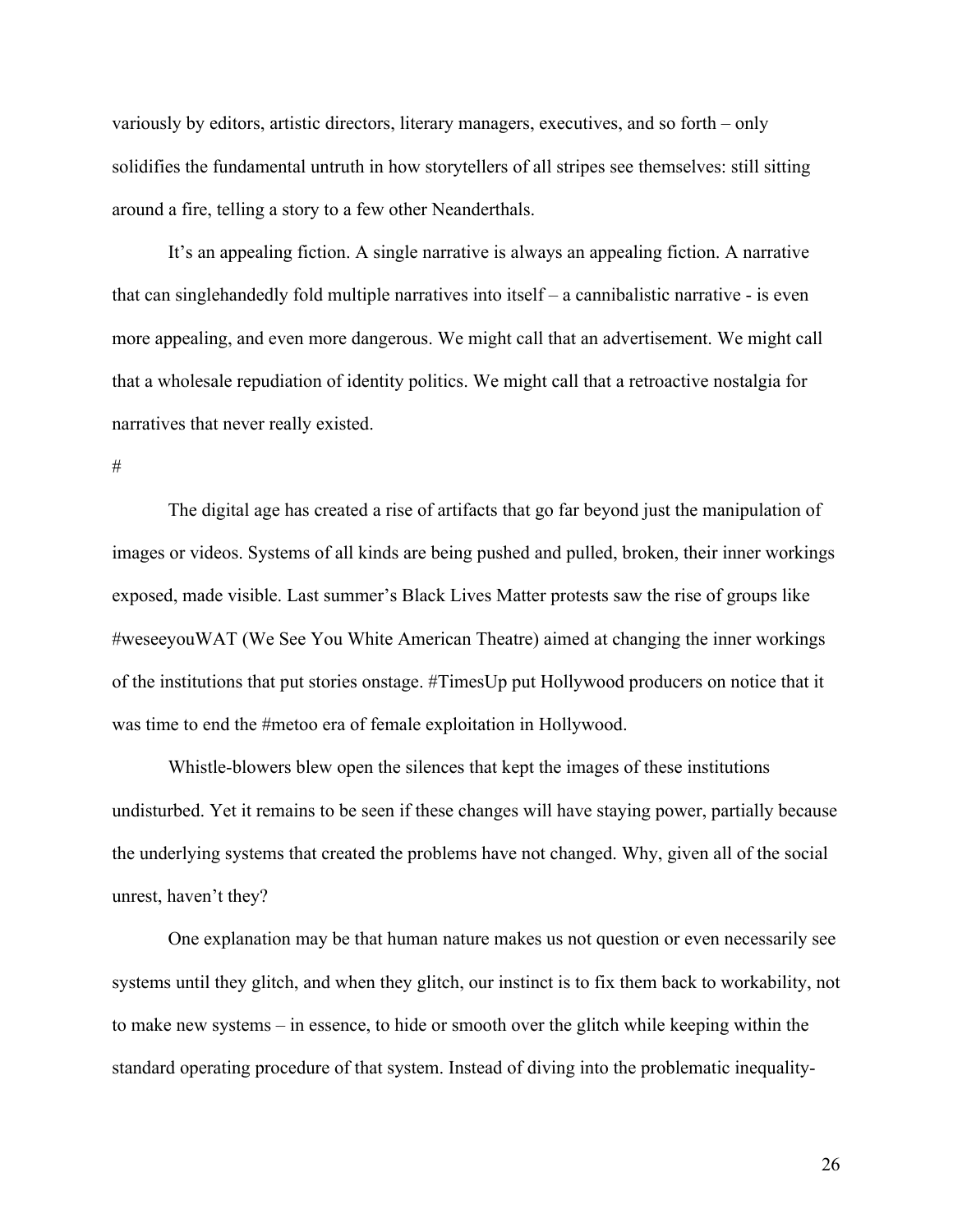inducing systems of the stock market exposed by the GameStop debacle, Robin Hood shuts down trading. The system of policing fails, and individual police officers are fired. The system of gendered power in Hollywood becomes visible, and Harvey Weinstein goes to jail.

The use of digital artifact as intentional art suggests that systems, even small ones, can evolve: the undesirable data artifact can be recontextualized as a piece of creation. The system can recognize and show its own methods of mediation rather than keeping them invisible. Invisible mediation becomes visible and undeniable.

In the 1950s, theatremaker Bertolt Brecht (and let's be clear, Helene Weigel and other members of his famed Berliner Ensemble), created all manner of manifestos on how a Communist theatre troupe could actualize their ideology. One of the most famous and often utilized one of these is the idea that the inner workings of the theatrical apparatus should be apparent, presumably to do exactly what we're discussing, which is expose the intricate systems of illusion framing the theatrical moment.

In the years since Brecht's bright idea, plenty of productions have seized on this as a way to make the illusion behind the illusion *more spectacular*: the most recent revival of Tony Kushner's *Angels in America* featured a puppet with a gaggle of airborne puppeteers manipulating the angel's wing. The system absorbs the critique and reinforces its own power by doing so. There's an analog here to every diversity and inclusion committee, corporate or academic, whose purpose is to create within the bounds of the existing system. They are there to make the visible artifact, the glitch, more palatable, less noticeable. They are there to exist within the bounds of the status quo.

#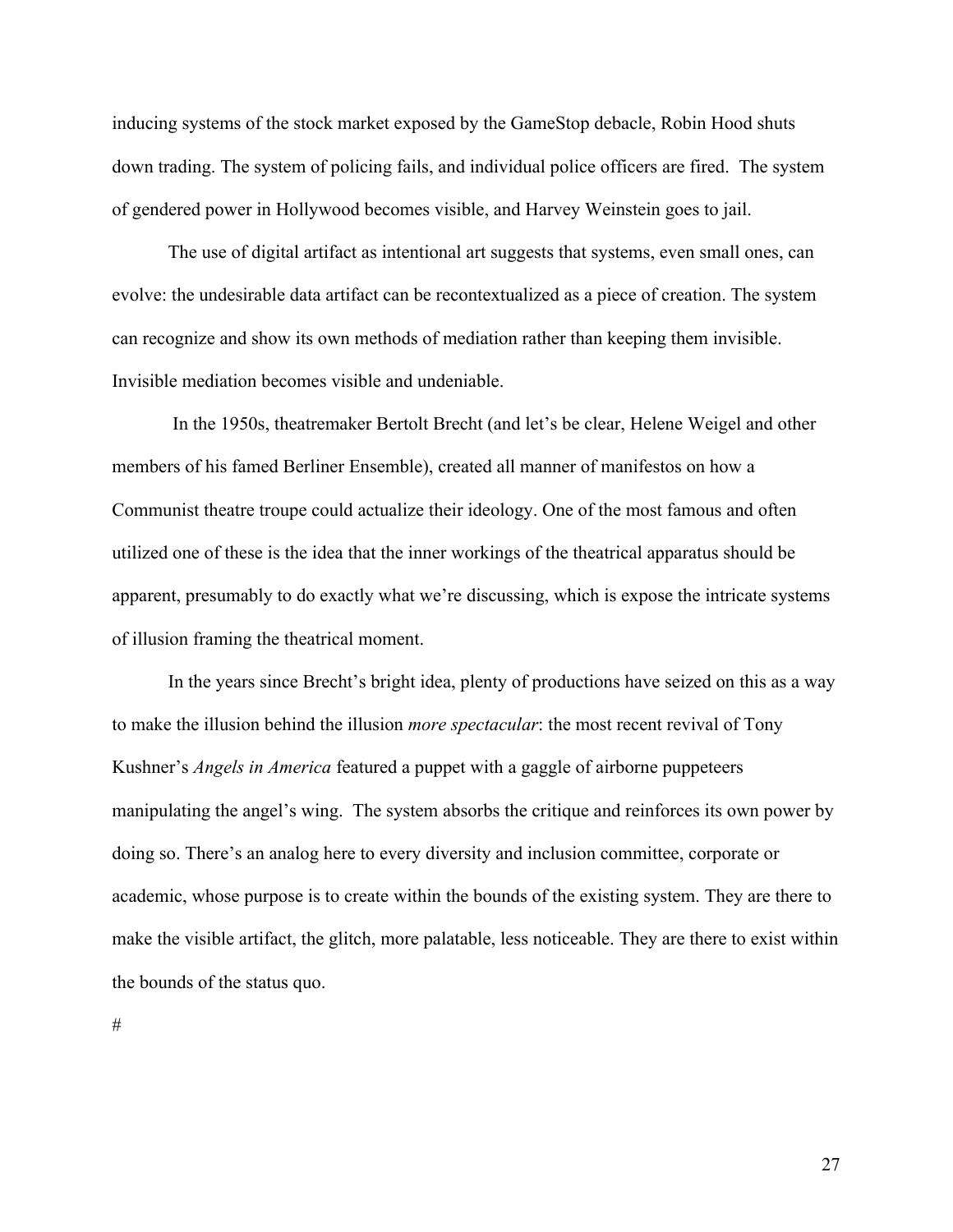In 2012, after Hurricane Sandy, I worked at one of the Brooklyn sites of grassroots relief group Occupy Sandy. In the days following the storm, as nonprofits had failed as yet to materialize, we had been responsible for mobilizing volunteers and supplies to hard-hit communities in the City. One of the problems with system change on a social level is that when systems get pushed too far, the people who bear the brunt of it are those already most in need. What I saw during my time at Occupy Sandy was an alternative system at work: decentralized leadership, extraordinary generosity, community resilience. I remember particularly one day receiving an off-the-record visit from the Red Cross, who told us that they couldn't mobilize quickly enough to get supplies out and asked if they could start bringing supplies for us to distribute. We did it. People needed supplies.

My day job boss, a Manhattan real estate mogul, gave me time off work for a few weeks. I spent Thanksgiving in the church handing out supplies. We got lots of anonymous donations from people who didn't want to be associated with any organization that used the word Occupy. Then one day we went out to a site visit, about a month after the storm. People were still lining up for diapers and food and sleeping bags. I asked the guy with me how we would know when to stop, when the emergency was over, and he just shook his head and shrugged. Probably never, he said. So at some point we just stop, and let things go back to normal.

#### #

Plato let us all in on the secret that most of us are chained in an allegorical cave experiencing mere shadows and echoes of sounds from the real world, which apparently was true even before the advent of TikTok and Fox News. Plato's solution was becoming a philosopher, which, for a variety of reasons and unquestioned prejudices, was not a life path available to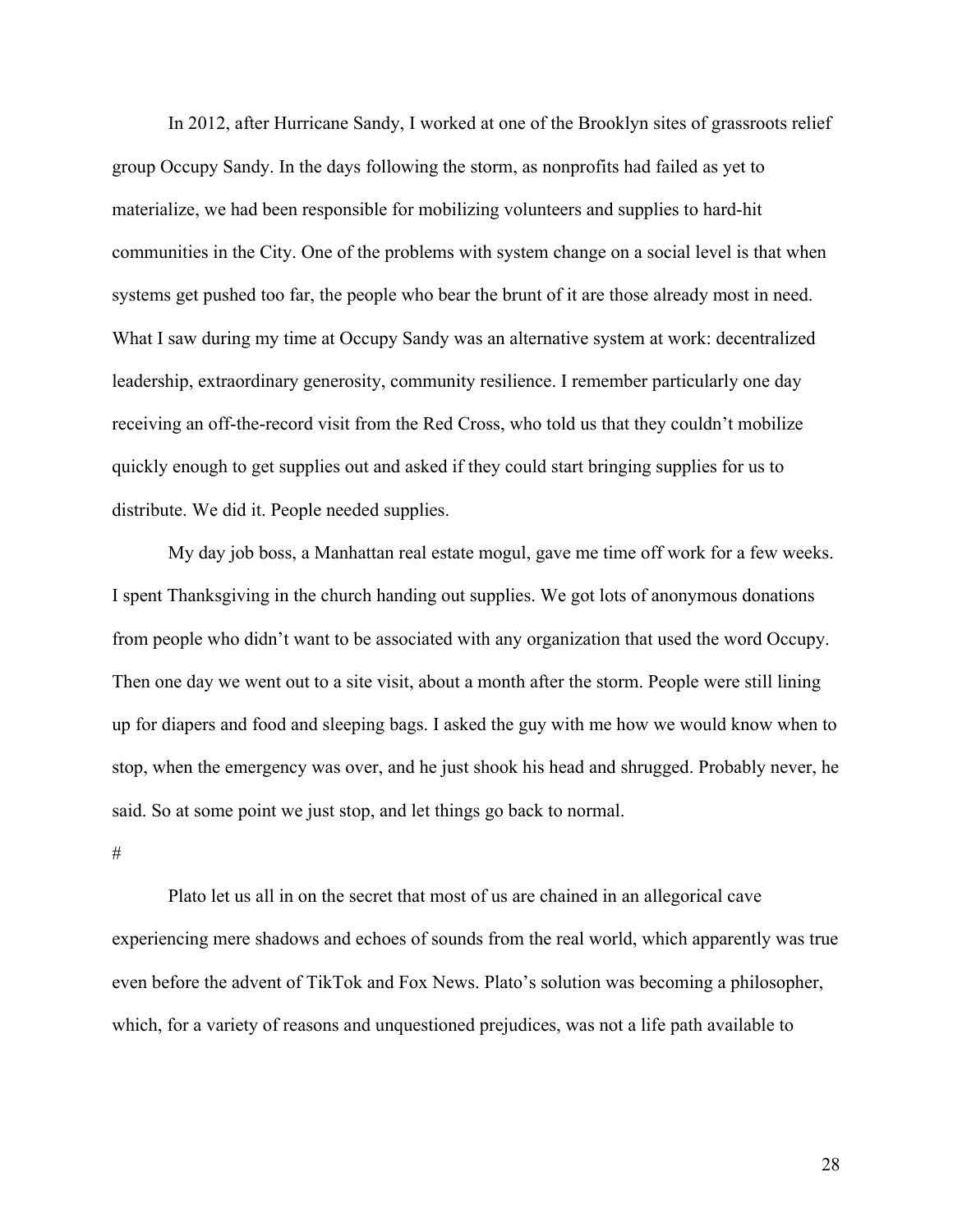everyone in ancient Greece. Plato's cave parable has reoccurred through philosophy and the social sciences over the years, for instance, in journalist Walter Lippman's theory of the formation of public opinion. Lippman saw danger inherent in the whole scenario of a select group of people creating a narrated puppet show they defined and packaged as "reality." After all, whether we are prisoners chained against a wall or something a bit freer, none of us can truly and actually conceive of the world's entirety, which is why we consume media of all kinds, from television to newspapers to plays. Mediation brings the world closer to us.

What we can do, though, is our own version of what Jared does – and what the recent social protest movements do in their own way - which is resist our own desire to buy into the fiction that reality is simple and the systems that construct it cannot be questioned or altered. We can keep seeing the artifacts, not as a symptom of what's out of place or wrong, but as a sign of a coming evolution where the system is visible and the process of change, even if it looks strange, has its own form of beauty.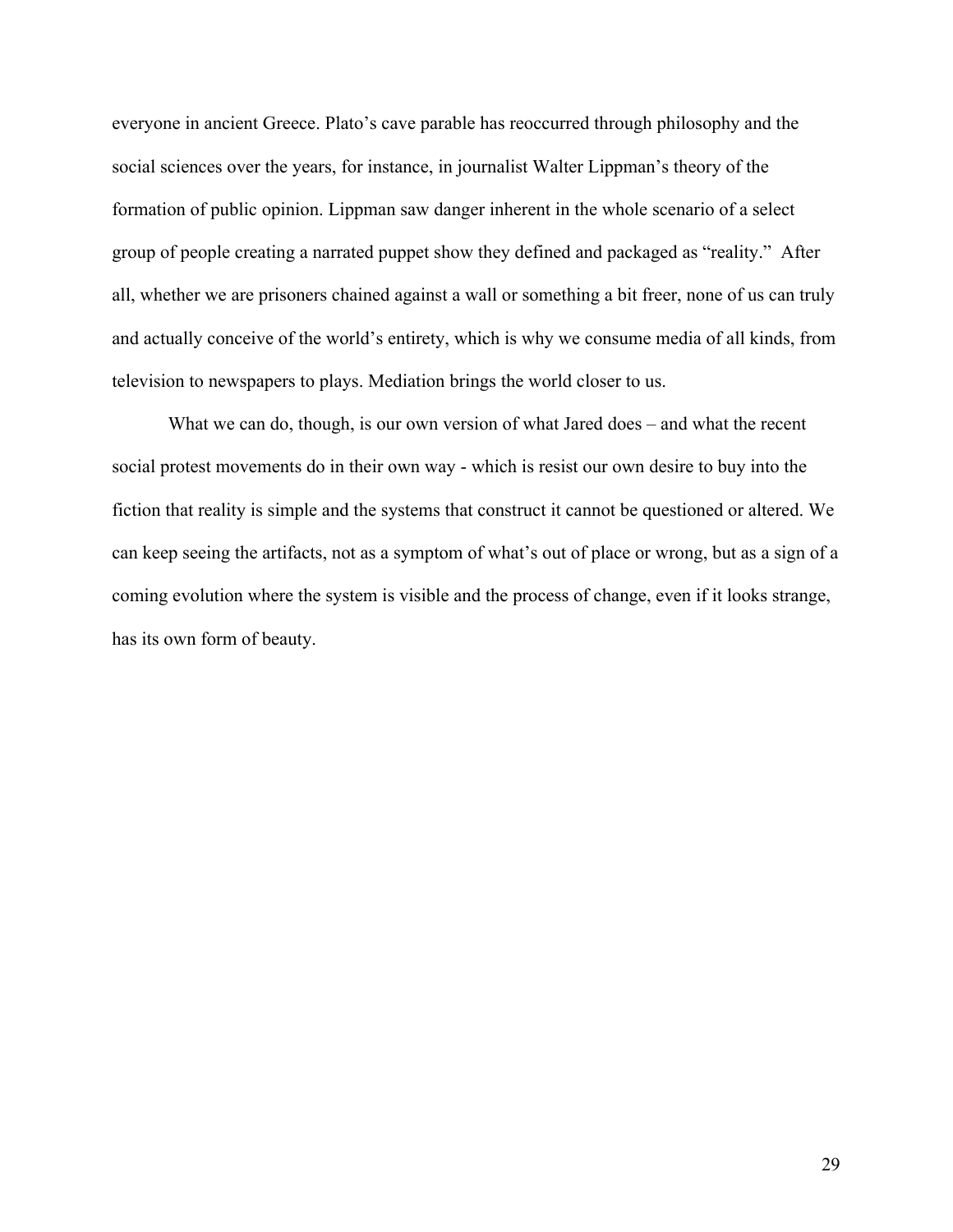#### **INTENTIONALITY**

## **NARATIVE FORM AND THE BODY**

I don't know much about the narrative form of plays. I think it's better not to know too much, or at least to always know there is more to know, an element of mystery and vastness to the pursuit of form. For me, that element of mystery is grounded in the body, and the body's relationship to narrative. In her excellent book *Forms,* author Caroline Levine points out that stories, unlike the Keatsian urns, are not bound by shape but by time. Stories are formed by their beginnings, their ends, and by the mystery of what exists beyond their ends – much like human beings. Stories have their own lives, and in the case of a play, each iteration of the story inhabits a different body: a different space, a different time, a different set of players.

Plays are live, time-bound communities that come together in a mutual agreement of creation. We could rehearse endlessly the myth of the first play, which Robert Edmond Jones does in that theatrical classic *The Dramatic Imagination:* early man sits around fire, re-enacts a hunt. One man plays the lion, and his re-enactment changes him and all those around him, because he forever has a bit of lion essence within him. The audience does not know they are watching a play. The actors do not know they are doing a play. The name play is not the important part. The re-enactment is the important part. The audience changing is the important part.

This, however, calls into question the whole definition of theatre that we dust off semester after semester for college freshmen, sending them off to dark rooms to watch amateur theatricals. We teach them that what matters is when the Greeks pointed at a theatre and said, *this is theatre*. The important part is how the technological aspects of the medium have changed since then: more lights, costumes, directors, professional actors, defined spaces that separate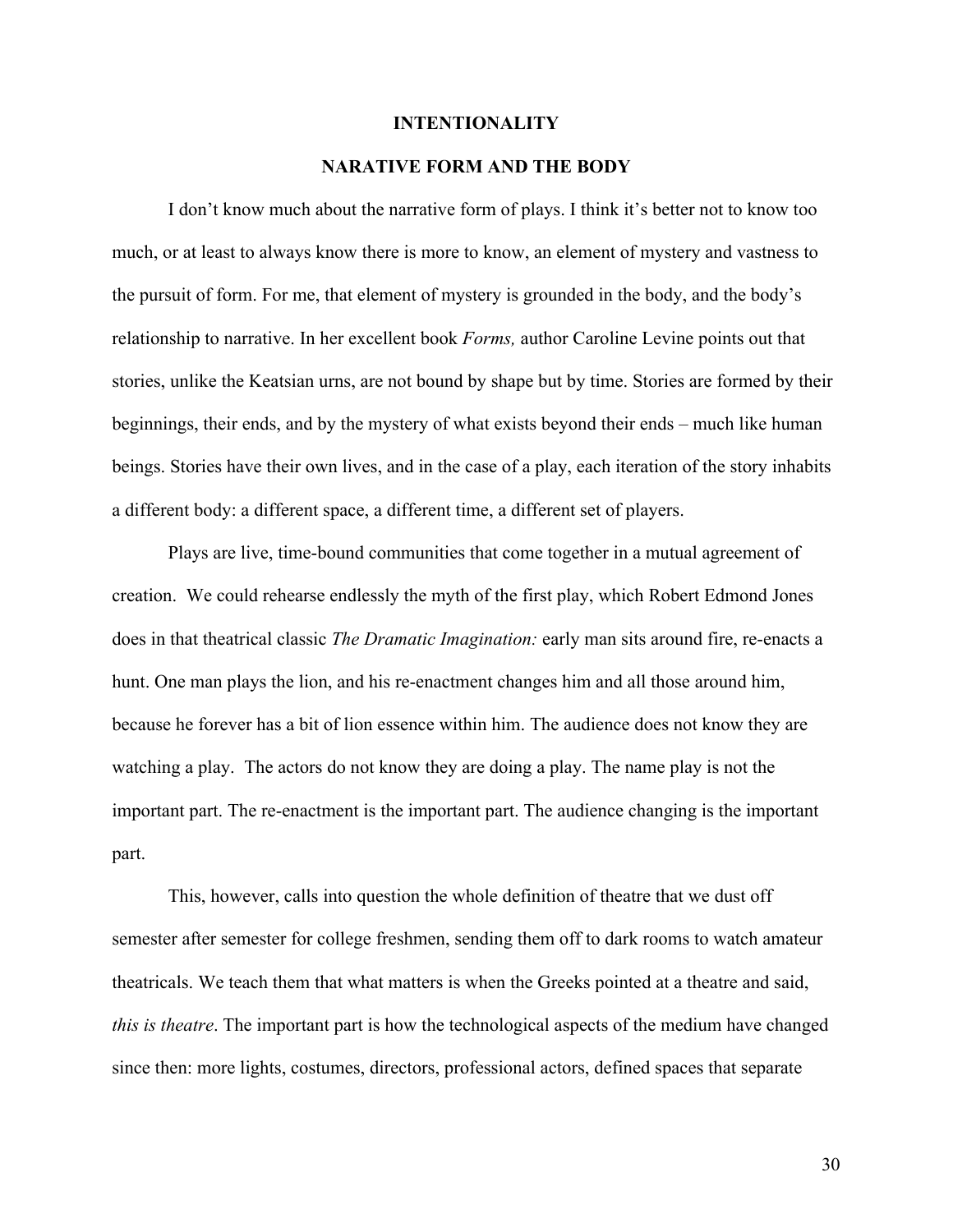actor from audience. And so we teach and rehearse for ourselves a canon of evolution that defines the narrative and visual form of theatre as the thing itself, never considering that in our wistful imaginings of people sitting around a campfire listening to a story that changed them, none of this existed. None of this is the point of that idealistic story. And if none of this is the point, how can it be the essence of the form?

Isn't the essence of the form the community? Isn't the essence of the form the change, not of actor into character or blank space into set, but of everyone, all participants, together, inside the story, in a way that Derrida would almost certainly say cannot be approached without flattening, because it is, like the hedgehog, a live animal of its own.

The problem with fitting this definition into a  $21<sup>st</sup>$  century American outlook on theatre is that the consumer-focused, capitalist ecosystem of both non-profit and commercial theatre is not interested in change. The corporate model of both systems focuses on profit and stability, the survival of the institution over all. Change may happen, in the process of creating the spectacle, or it may not. The primary focus, which is why the majority of American theatres pursue adaptations, is to give people something that they know already from beginning to end, that will affirm what they already believe and make them feel good for believing in it.

The people who sell change successfully, who create and execute the most effective forms of theatrical performance are propagandists and protestors, and many of them have never set foot in a theatre, not once in their lives. And I'd argue this is not a new development, that while we have carefully constructed a lineage of the evolution of the theatrical narrative form based on the accumulation of spectacle, there is another lineage of populists and performers who have effectively used the essence of the theatrical narrative form – that is, transformation – to shift political narratives, claim political power, and resist their own erasure from society.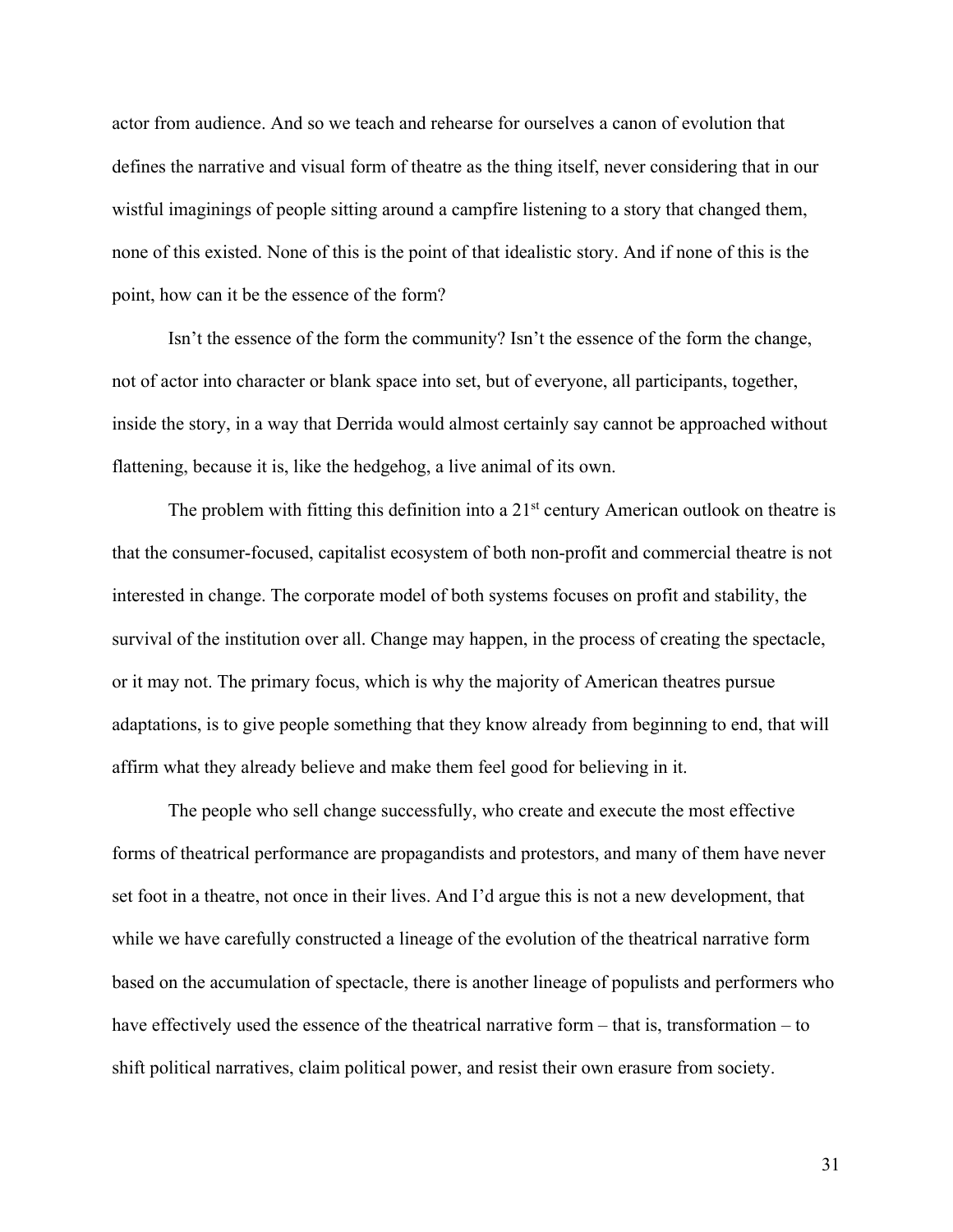Commercial and non-profit theatres largely operate within a theatre-industrial complex, which values profitable product made from a consistent, standardized process. Over time, this has meant a number of changes focused on efficiency and consistency over the production of interesting work. Institutions or funding sources that might once have invested in upstart composers (Jonathan Larson of *Rent* being one notable example) or young makers (the nowreknowned Anne Bogart, perhaps) now find these types of large investments in unknown quantities too risky from a financial perspective – which is the perspective that drives funding models. On a larger scale, once-local regional theatres have cut resident salaried artists from the repertory model, replacing them with cheaper contracted artists. Commercial and non-profit theatres alike have slashed the paid rehearsal period for actors and directors down to two or four weeks, asking that artists do unpaid preparatory work like memorization and research on their own. Theatres select work not based on the needs of their community but based on what the safest bet is: adaptations of already-known works or plays that have been produced many times.

This is the model that offers the least financial risk: the re-production of a known quantity. It seems antithetical to the very idea of a live, local experience. Is that really what the theatrical form is made to do? Is that what it does best? Or is that just what it's easiest to mass produce?

Let's look at this question from a historical perspective. It's commonly held that the earliest female playwrights were, predictably, nuns such as Hrosvitha of Gandersheim and Hildegard of Bingen, who knew how to write and had the opportunity and time to do it. However, this only accounts for a theory of plays that live in the Western canon of written text (easily reproducible and understandable). I've become deeply unsatisfied with this lineage, perhaps partly because I find Hrosvitha a bit on the dry side, but also because there is a whole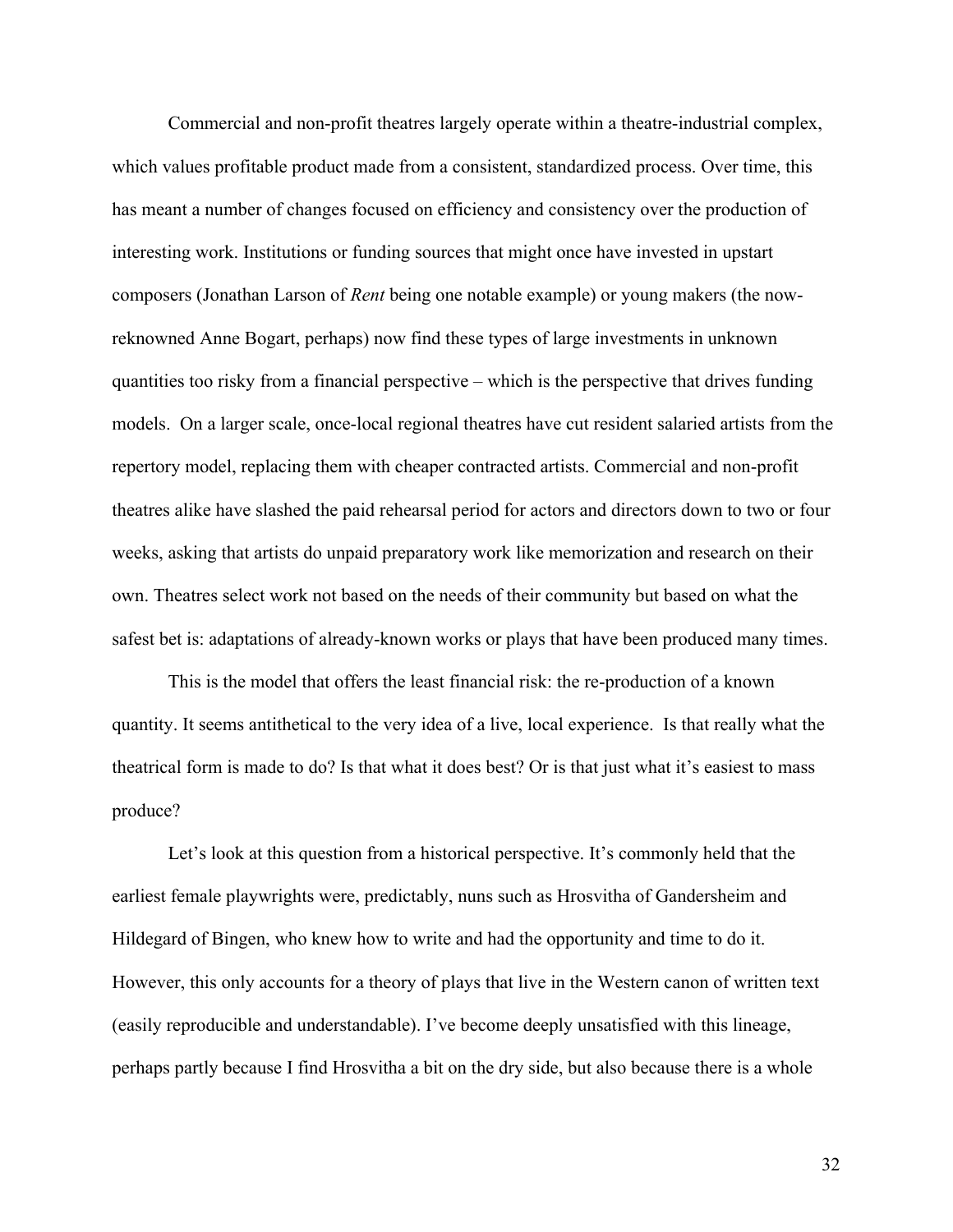history of women performers who, while not traditionally writing plays in the Greek tradition, could be considered the forebears of devised performance traditions.

In fact, coming from an American theatre tradition that owes more to vaudeville wildness than Oscar Wilde (the iconic but widely protested Mae West, for instance), a better historical line to trace would be populist performance, which in the case of early female performers leads us to infamous women such as Margery Kempe, Julian of Norwich, and their many contemporaries. These were women who lived outside the lines of Catholic performative ritual primarily by making their own versions of it, authoring and embodying religious ecstasy as a means of taking space and crafting their own voices in a world where secular women had none.

They are analogous to protest groups of today like Pussy Riot, who utilize already existing systems of popular meaning (punk rock, the commercial music video) and popularize radical meanings in them. Consider, for instance, Margery Kempe, in her self-told memoir, who "cried out so astonishingly, 'I die, I die,' and roared so astonishingly that people were amazed at her."<sup>2</sup> Actions such as these unorthodox public proclamations (all religiously motivated) are usually followed closely on by gaining access to prominent men who gave her money, accolades, and more. Kempe has essentially written a book on using mysticism as resistance, which many other women, in fact, countless other women, also did. While it seems unlikely that these women had resistance at the forefront of their minds, reading these actions in a modern context call to mind all manner of feminist resistance movements that eschew the politics of respectability, such as Femen or Code Pink, who use disruption of systems as a primary strategy.

Medieval women seemed to instinctively understand that their disruptive actions had symbolic meanings. For instance, Caroline Walker Bynum details the biography of religious

<sup>2</sup> Kempe 145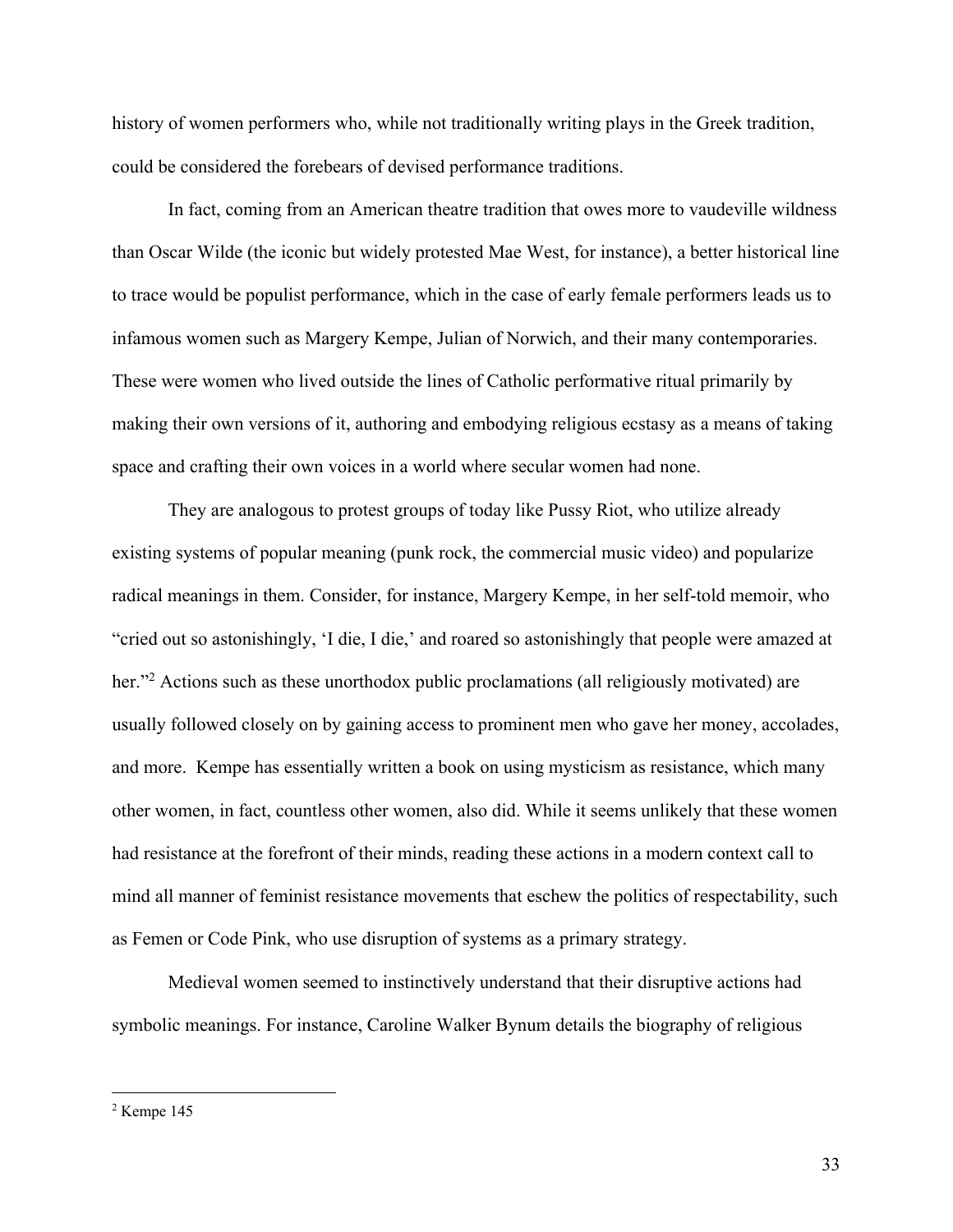woman St. Ida of Louvain, who described chewing the Word of God like honey in her mouth.<sup>3</sup> The kind of power imbued in such an action, particularly in a society that was attempting to disempower women, shows how the power in dominant systems of meaning can be performed and co-opted. Similarly. Pussy Riot's infamous 2012 cathedral performance, "A Punk Prayer" juxtaposed multiple systems of meaning: punk rock and Christian iconography. While the group was resisting the sanctity of the cathedral and what it stood for, they were also using the cultural power of the images as political energy for their protest performance.

These kinds of performances are typically boxed in the academic performance studies side of the live performance world, sidelined as oddities, useful to consider as political but not particularly useful in the world of live performance. Why? Perhaps because they don't fit the form of what we imagine a useful, productive theatrical experience is – not centered on narrative, but on the body.

I don't know. I for one can't possibly write a better line than someone "chewing the Word of God like honey" in her mouth. I want to watch that. I could see that as a Tik Tok video. I've watched Pussy Riot's performance, and it's a nail-biter. Who changes? I don't know. They didn't know. They did it to be visible, to make what they saw as state repression visible, notable, seen.

The question I am leaving my graduate degree with is: what is it, exactly, that I can do to make the systems around me more visible? Because I no longer think operating within them is working: not for me, not for anyone. I count myself in the lineage of Margery Kempe, Ida of Louvain, the  $19<sup>th</sup>$  century hysterics, because I only want to make work that speaks about the body and its uncertainty, how the systems that enclose me and those I know keep failing us, and I

 $3$  Bynum 67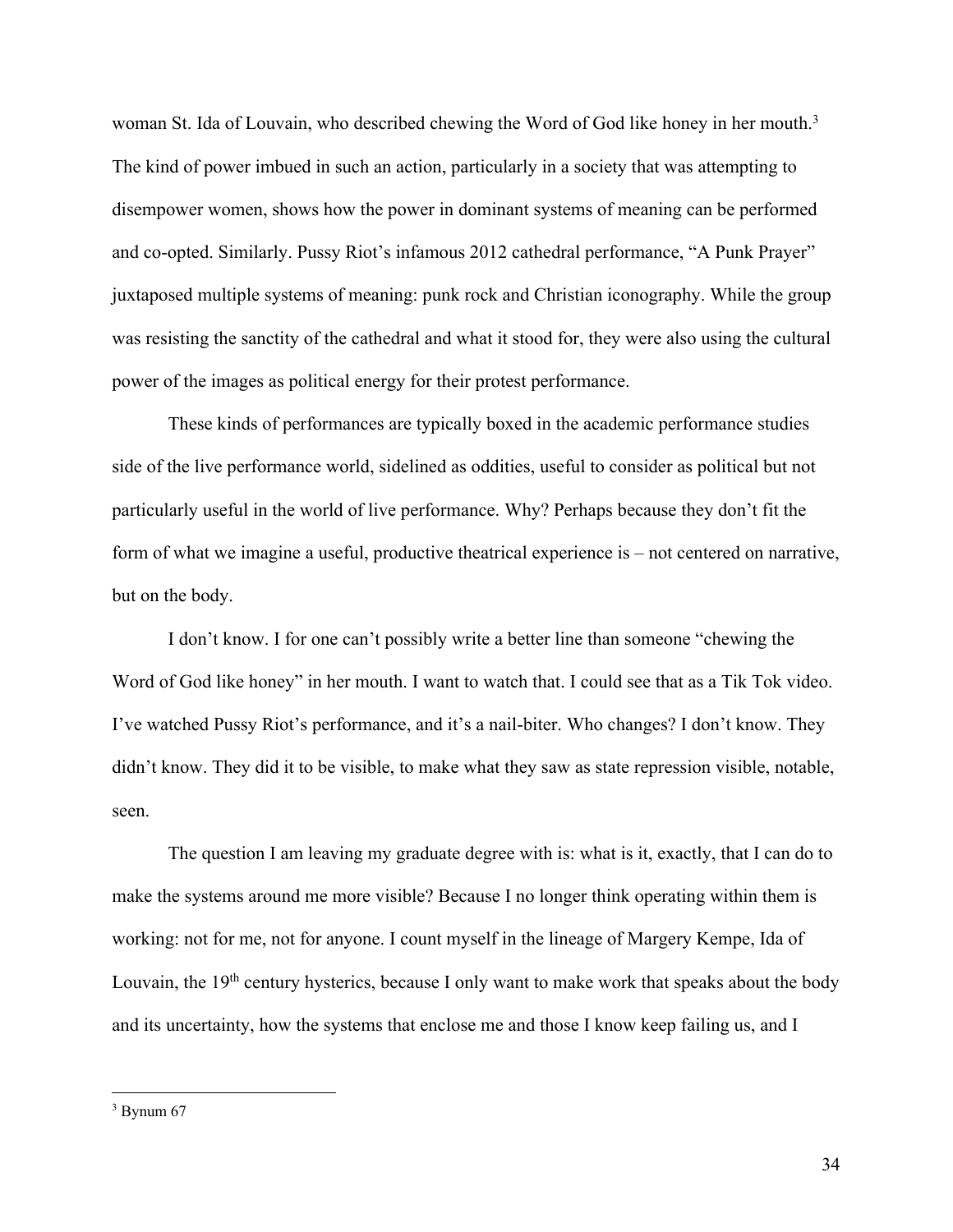know I am complicit in it. And I also see, in all of these performances of mystical strangeness and open rebellion, a new kind of form, one that embraces glitches and failures, one that allows itself to see and to be seen. And that's what this is: an incomplete fragment.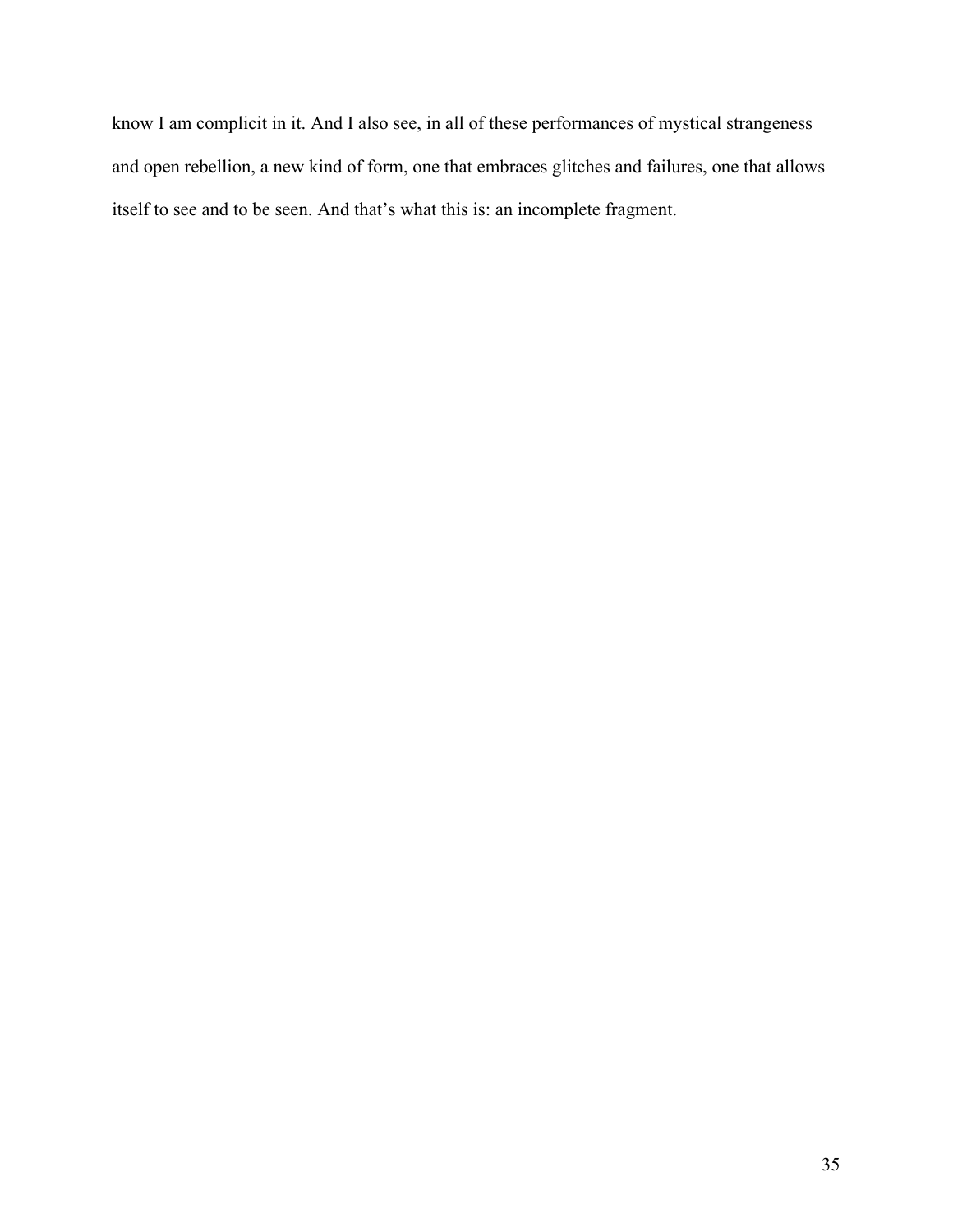# **POST-MORTEM**

When something ends, it is important, though ultimately useless, to try and understand it. Useless because even after it ends, it keeps changing you. At least, the good stuff does. So I guess you keep trying to understand it, by creating more, by changing yourself, in response.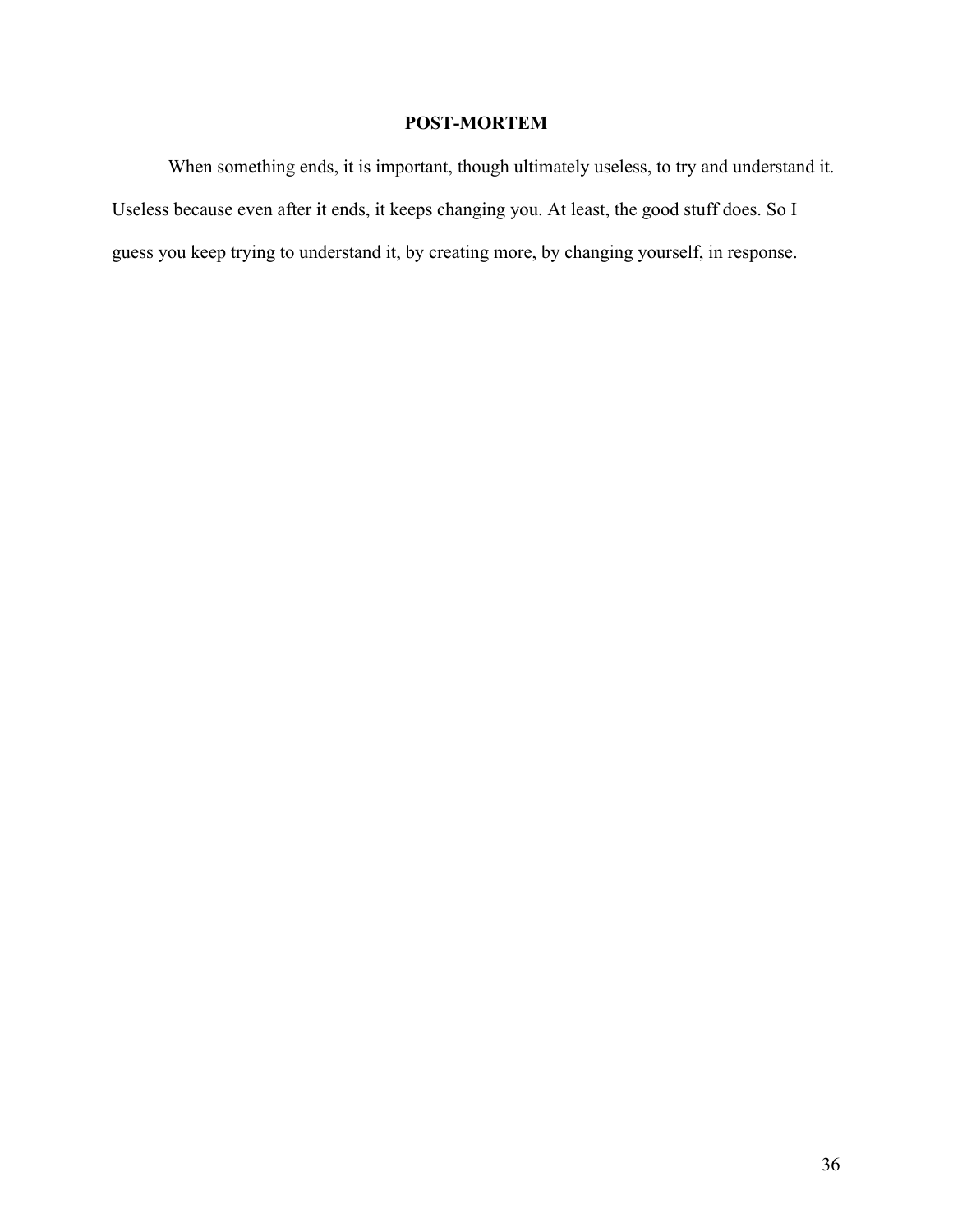# **REFERENCES**

Bynum, Caroline Walker. *Holy Feast and Holy Fast*. Univ of California Press, 1988.

Jones, Robert E. The Dramatic Imagination: Reflections and Speculations on the Art of the Theatre. New York: Duell, Sloan and Pearce, 1941. Print.

Kempe, Margery. *The Book of Margery Kempe*. Penguin UK, 2005.

Saunders, George. *A Swim in a Pond in the Rain.* Random House, 2021.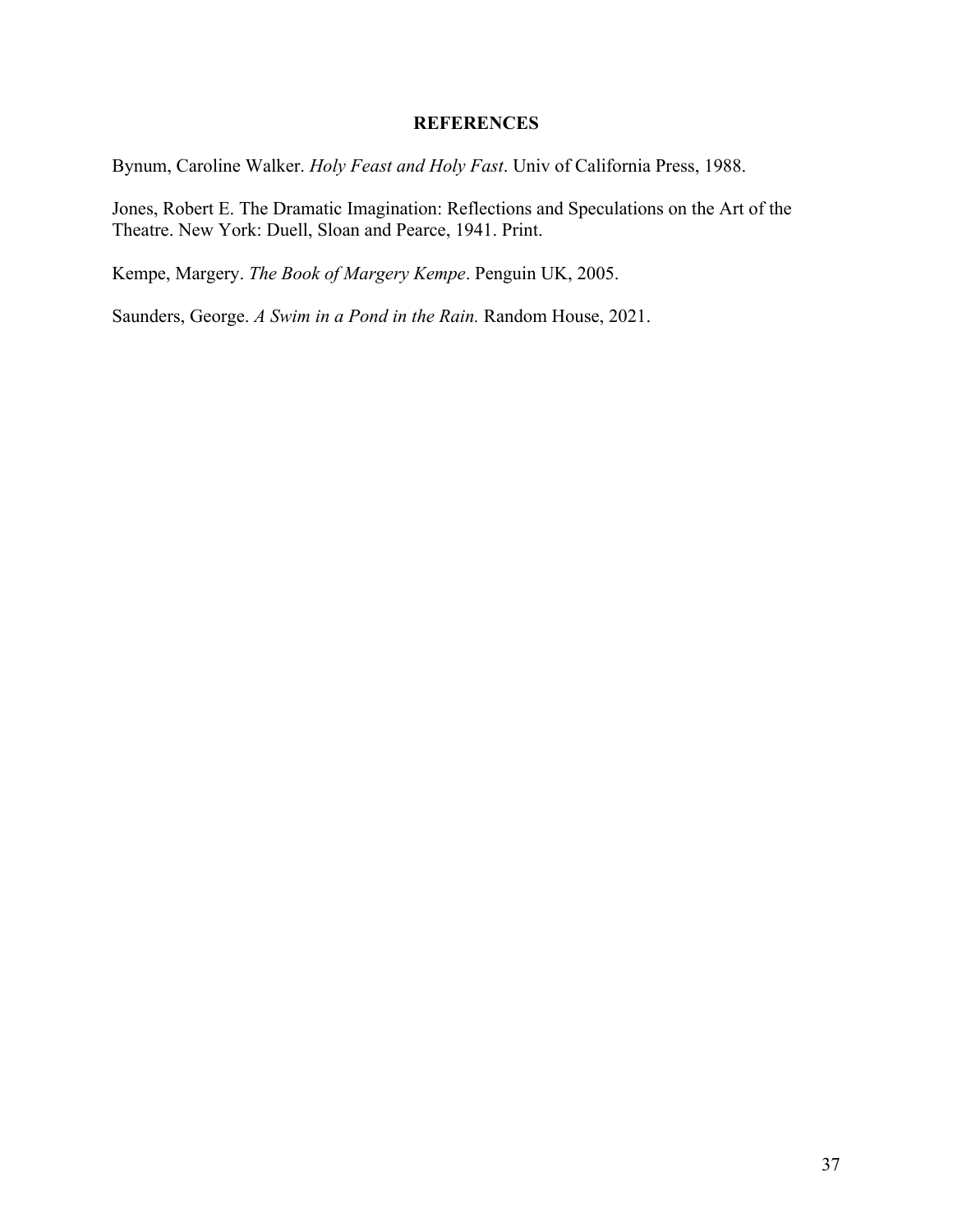## **APPENDIX**

# **LIST OF WORKS COMPLETED**

#### **2018-2019**

*Brilliance*, full-length play *Wild Eden,* full-length play *Big Money,* half-hour television pilot *We Can Have It All*, web series pilot *The Great American Everything,* devised multimedia piece *After the Video,* 10-minute play *Disappearance,* 10-minute play *bigg dealz,* full-length play

#### **2019-2020**

*Goods,* full-length play *Your Body is a Form of Light,* full-length play with music *Brilliance,* screenplay adaptation *Gloryland*, hour-long television pilot *Overgrown*, half-hour television pilot *155 Charles Street*, hour-long television pilot *Russian Doll,* half-hour television spec episode *Every Waiting Heart,* full-length play *Untitled Time-Traveling Family Pilot*, half-hour television pilot